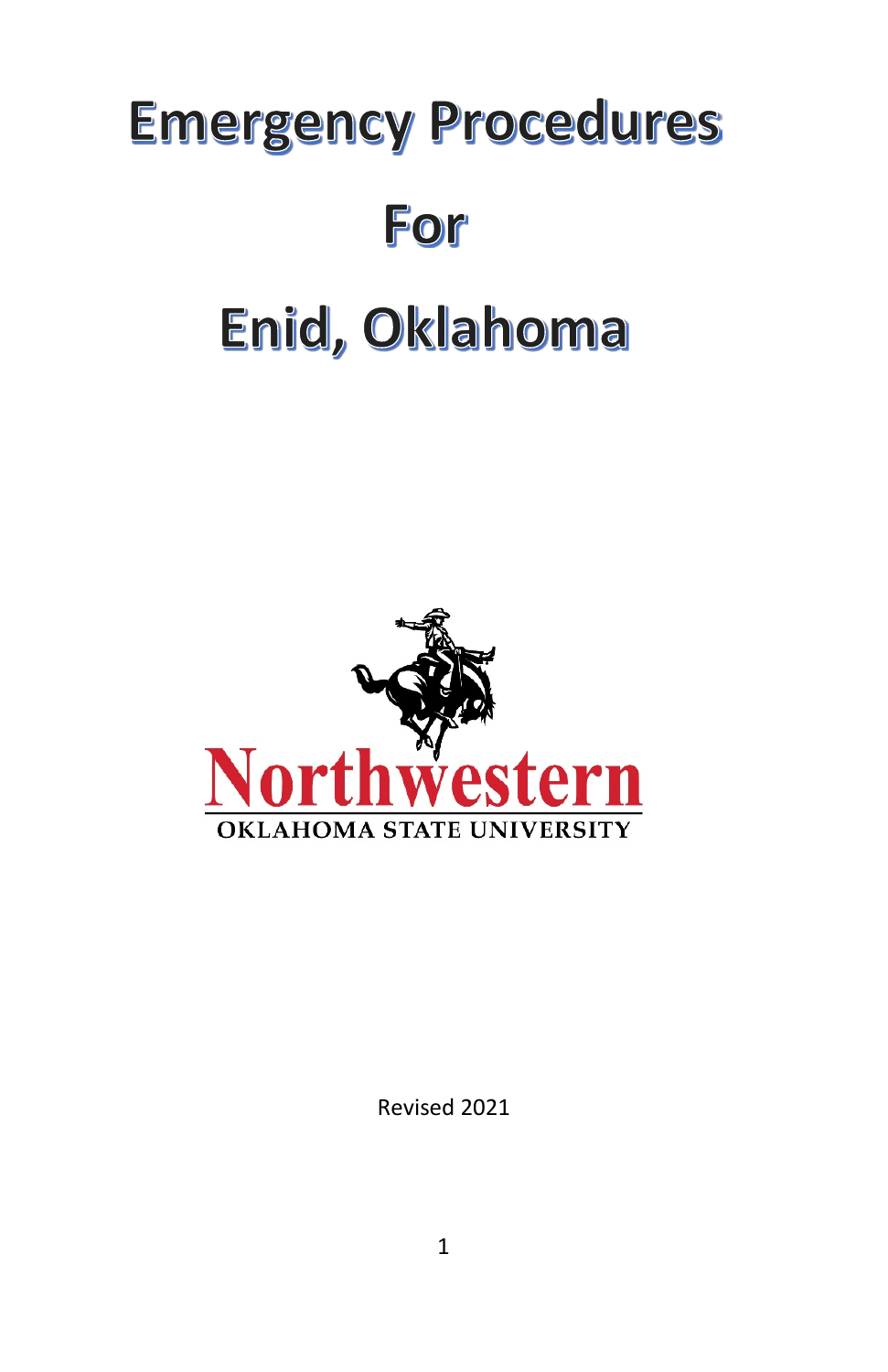### **Contents**

| EMERGENCY CONTACT NUMBERS3                       |  |
|--------------------------------------------------|--|
|                                                  |  |
| <b>DESIGNATED EVACUATION AREA LOCATIONS 5</b>    |  |
|                                                  |  |
|                                                  |  |
|                                                  |  |
| BOMB THREAT / BOMBING / EXPLOSION 13             |  |
|                                                  |  |
| <b>EVACUATION OF PERSONS WITH DISABILITIES18</b> |  |
|                                                  |  |
|                                                  |  |
|                                                  |  |
|                                                  |  |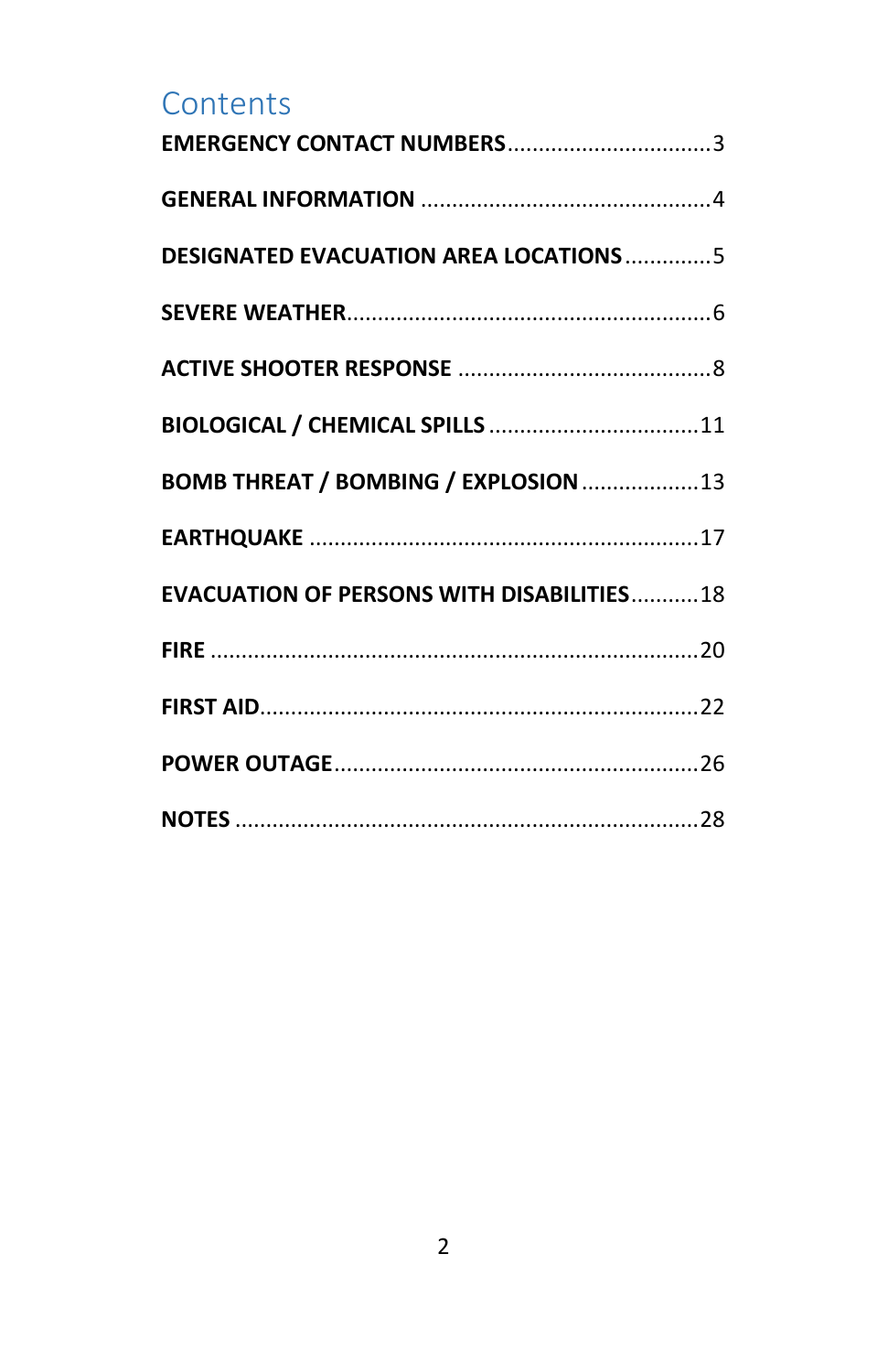# <span id="page-2-0"></span>**EMERGENCY CONTACT NUMBERS**

| <b>Fire Department or EMS</b>                                | 911                                             |  |  |  |
|--------------------------------------------------------------|-------------------------------------------------|--|--|--|
| Poison Control Center                                        | 800-522-4611                                    |  |  |  |
| Enid Police Department or Sheriff's Office<br>911            |                                                 |  |  |  |
| <b>NWOSU Enid Campus Police</b><br>Alva Campus - NWOSU PD HQ | 580-213-3130 or<br>580-541-0895<br>580-327-8511 |  |  |  |
| <b>Emergency Operations and Maintenance Needs</b>            |                                                 |  |  |  |
| Dr. Wayne McMillin                                           | 580-213-3116                                    |  |  |  |
| Dean – Enid Campus                                           | 580-213-3116                                    |  |  |  |
| NWOSU - Alva Health & Safety Office 580-327-8416             | Or 580-327-0015                                 |  |  |  |
| Maintenance After Hours Emergency Number                     |                                                 |  |  |  |
| Notify Dr. McMillin at 580-213-3116                          |                                                 |  |  |  |

Poison Control 800-522-4611

### **WHEN CALLING**

- 1. Give your NAME, EXTENSION OR PHONE #
- 2. Give BUILDING NAME, ROOM #, or OTHER SPECIFIC LOCATION.
- 3. DESCRIBE CONDITION clearly/accurately.
- 4. DO NOT HANG UP until released.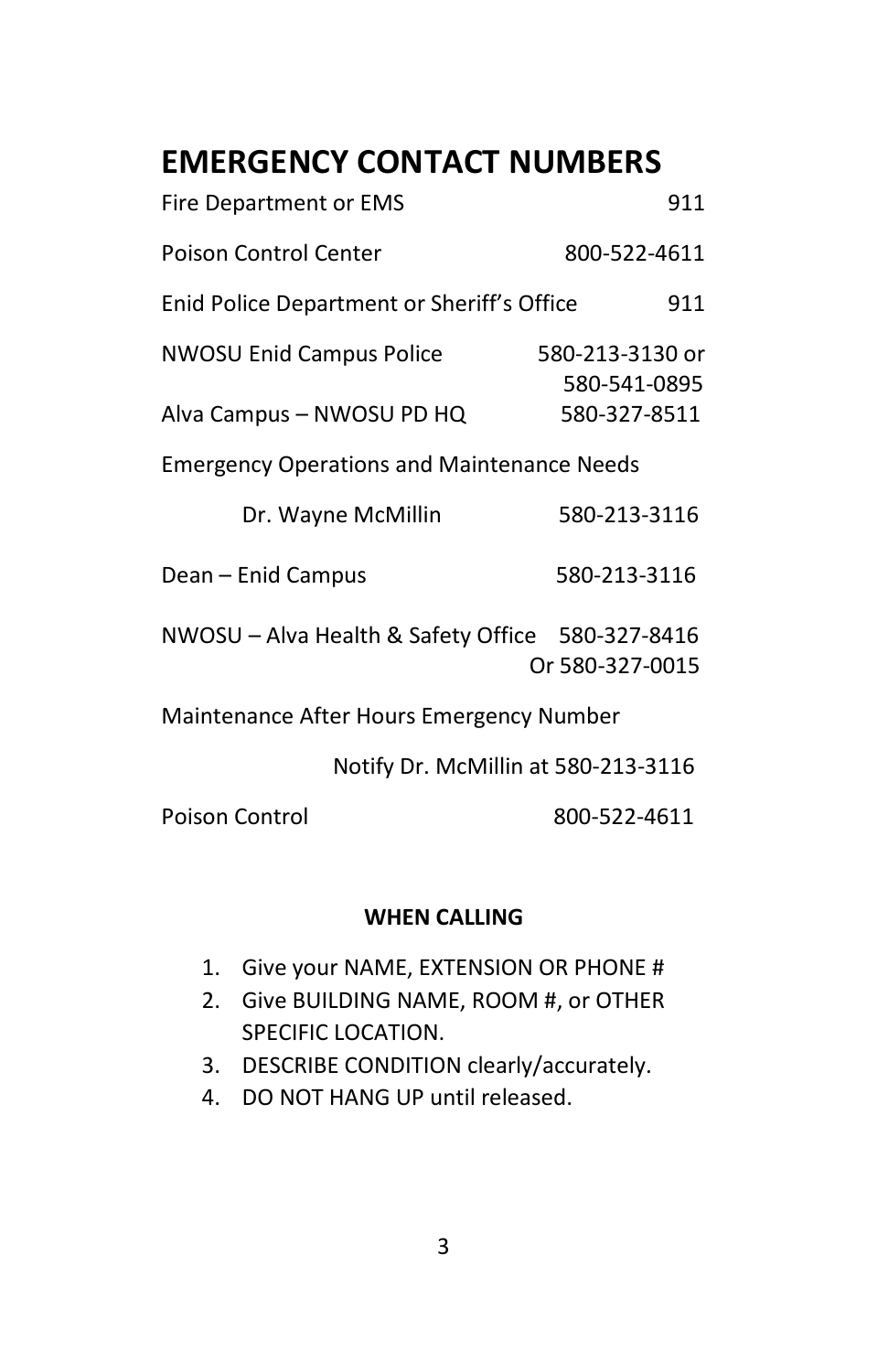# **GENERAL INFORMATION**

<span id="page-3-0"></span>If there is an emergency, Deans, Department Heads, and Supervisors have the responsibility to give instructions to students, faculty, and staff, as well as to close and lock doors, and to provide other required safety and first aid measures…unless otherwise directed by NWUSO Campus Police, and/or the Health and Safety Officer, and/or other properly-identified emergency personnel.

SOME EMERGENCIES MAY REQUIRE EVACUATION OF THE BUILDING. IN THIS EVENT:

- 1. FIRE ALARMS or verbal notice will be used to sound the evacuation.
- 2. REMAIN CALM and orderly. DO NOT RUN.
- 3. EXIT via stairway. DO NOT USE ELEVATORS.
- 4. FOLLOW INSTRUCTIONS of Campus Police and Health and Safety personnel, or other properlyidentified emergency personnel.
- 5. SEEK OUT AND GIVE ASSISTANCE to disabled or injured people in your immediate vicinity.
- 6. If time permits, TURN OFF THE POWER to all electrical equipment, and close doors.
- 7. Go to a PREDETERMINED SECURITY AREA away from the building. Keep all roadways and walkways clear for emergency vehicles.
- 8. WAIT FOR INSTRUCTIONS from emergency personnel. NEVER RE-ENTER A BUILDING unless instructed to do so by Campus Police and Health and Safety personnel.

If emergency situations not covered in this booklet occur, call the appropriate emergency number for instructions.

*REMEMBER: THE TIME TO BECOME FAMILIAR WITH EMERGENCY PROCEDURES IS BEFORE AN EMERGENCY!*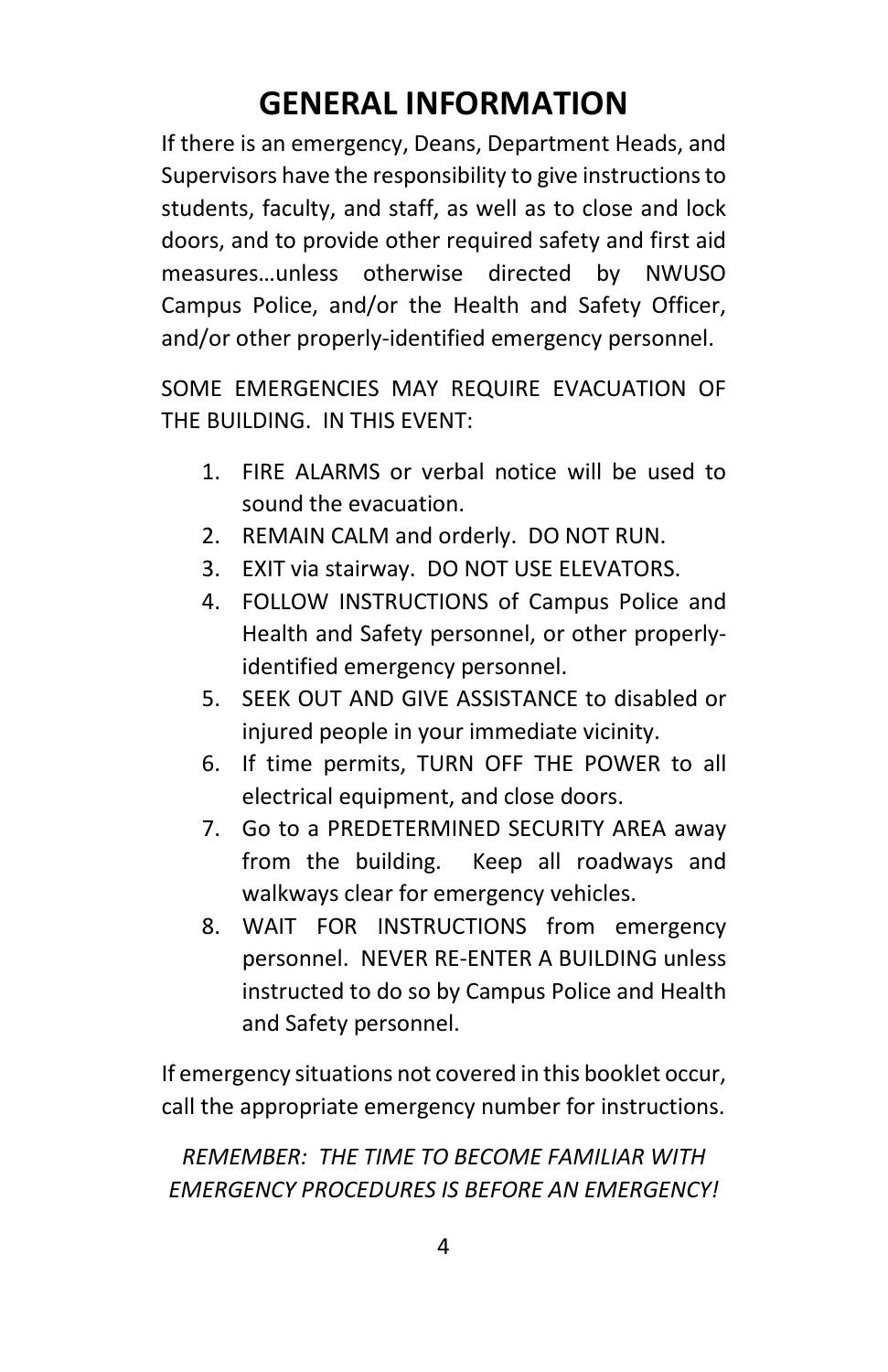# <span id="page-4-0"></span>**DESIGNATED EVACUATION AREA LOCATIONS**



**Revised 8/2016** 

*In case of severe weather warnings (sirens), Building occupants are to seek shelter in the building restrooms. In case of building evacuation, the designated exterior exits are indicated on the map above.*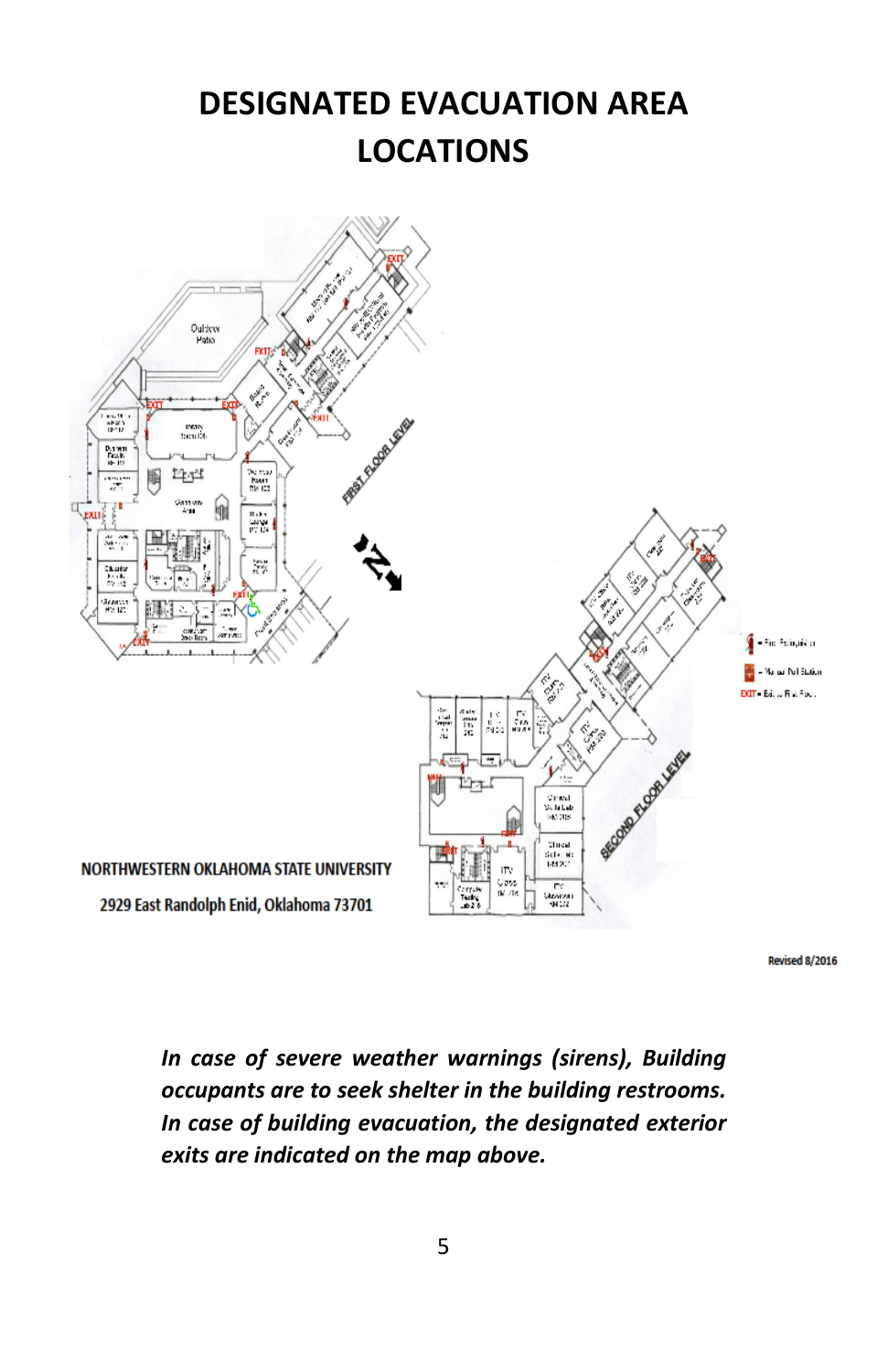# **SEVERE WEATHER**

### <span id="page-5-0"></span>City Siren is a STEADY TONE SIREN for one minute…ONE MINUTE TIME ONLY.

Dorm Sirens are OSCILLATING HORNS.

#### **When Warning Siren is activated:**

- 1. If outside, MOVE INDOORS as quickly as possible.
- 2. MOVE TO INTERIOR hallway, basement, or tunnel.
- 3. AVOID UPPER FLOORS, large glassed areas, and windows.
- 4. STAY OUT OF AUDITORIUMS and exterior walkways.
- 5. STAY AWAY from electrical appliances.
- 6. Use telephones FOR EMERGENCY CALLS ONLY.
- 7. STAY CALM AND ALERT.
- 8. Call NWOSU Enid Campus Police (580-213- 3130).

### **Hail Storm:**

- 1. If indoors, DO NOT LEAVE THE BUILDING.
- 2. If outdoors, SEEK SHELTER IMMEDIATELY.
- 3. DO NOT ATTEMPT TO MAKE WAY TO VEHICLES to move them.
- 4. STAY AWAY from glass windows and doors.

### **Snow Storm:**

- 1. REMAIN INDOORS; avoid driving on icy or snow-bound roads.
- 2. IF OUTSIDE, seek shelter immediately.
- 3. Designated NWOSU personnel will distribute supplies, as needed.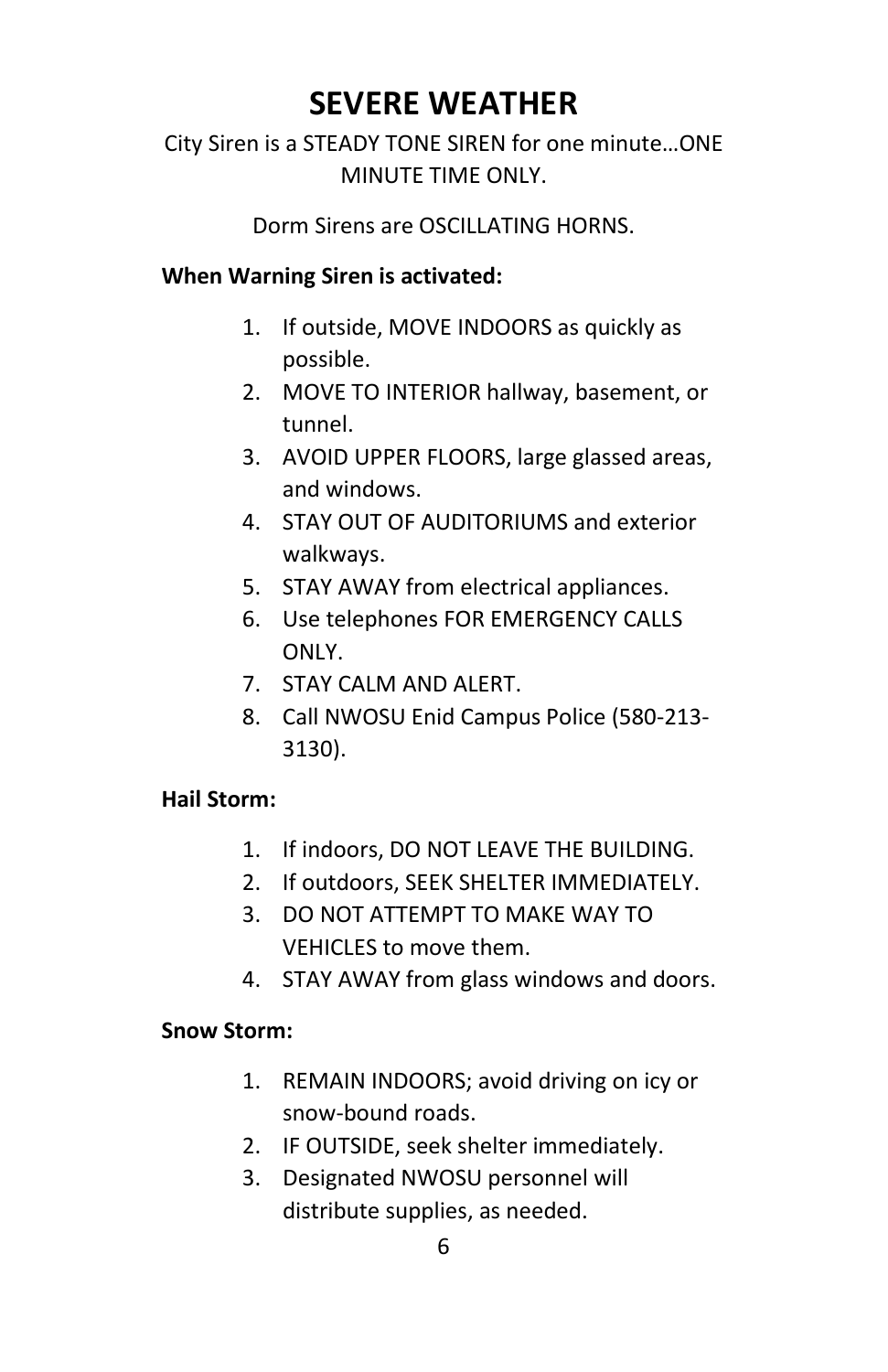4. If isolated in an otherwise-unoccupied building, call NWOSU Enid Campus Police (580-213-3130) to notify them of your presence in the building.

### **Severe Thunderstorm:**

- 1. If thunder or lightning are present, DO NOT STAND UNDER TREES, or other structures which may conduct lightning.
- 2. IF OUTSIDE, seek shelter immediately.
- 3. If INDOORS, stay away from glass windows and doors.
- 4. Monitor radio and television reports re: weather forecasts and emergency warnings.

### **Tornado:**

**Seek shelter immediately! Do not remain outdoors or in vehicles.** The following areas are designated as the safest to take shelter on Enid's Campus.

- 1. First floor restroom
- 2. Mail room (adjacent to the north hallway)

If you are unable to seek shelter in any of these facilities, then move indoors as quickly as possible and move to an interior hallway or small room at the lowest level of the structure, away from windows. Avoid upper floors, large glassed areas, gymnasiums and auditoriums.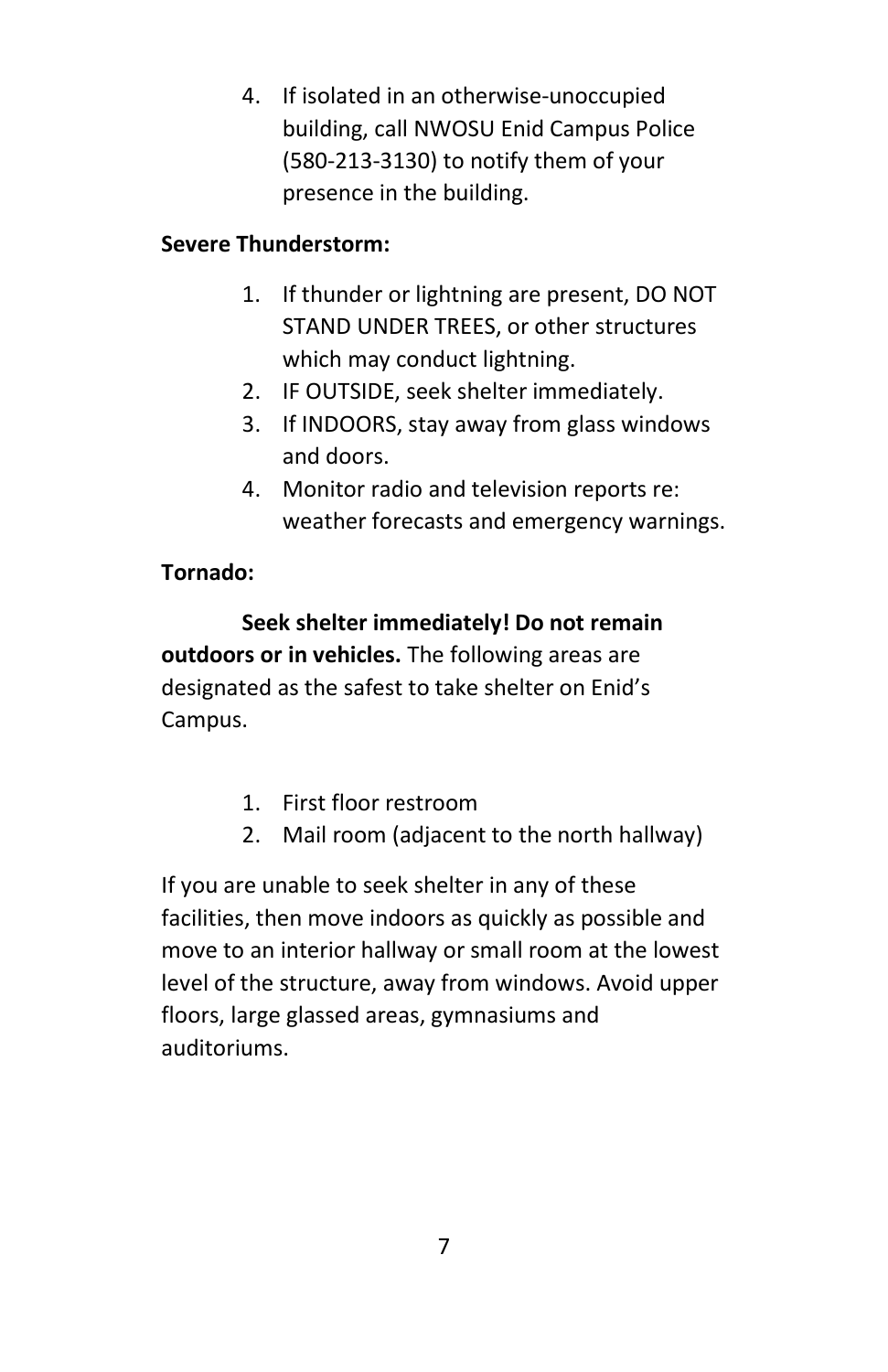# <span id="page-7-0"></span>**ACTIVE SHOOTER RESPONSE** *Call 9-1-1 IMMEDIATELY!*

NWOSU utilizes the **"Run, Hide, Fight"**, method endorsed by the "Ready Campaign", for responding to an Active Shooter.

### **RUN**

- If possible and safe to do so, the best option is to run and get to a safe place away from the threat
- Take others with you if you can safely do so
- Be aware of where the exits are in a room or building
- Warn others you see about entering the building where the shooter is
- Once you make it to a safe place call 911

### **HIDE**

- If you cannot run to safety the next best option is to hide
- Close and lock doors, barricade them if possible (i.e. chairs, desks)
- Avoid hiding in clusters or groups
- Remain quiet and silence mobile devices
- Remain in place until instructed to move by law enforcement

### **FIGHT**

- If you cannot run or hide from an attacker, then fight only as a last resort
- Be aggressive and commit to your actions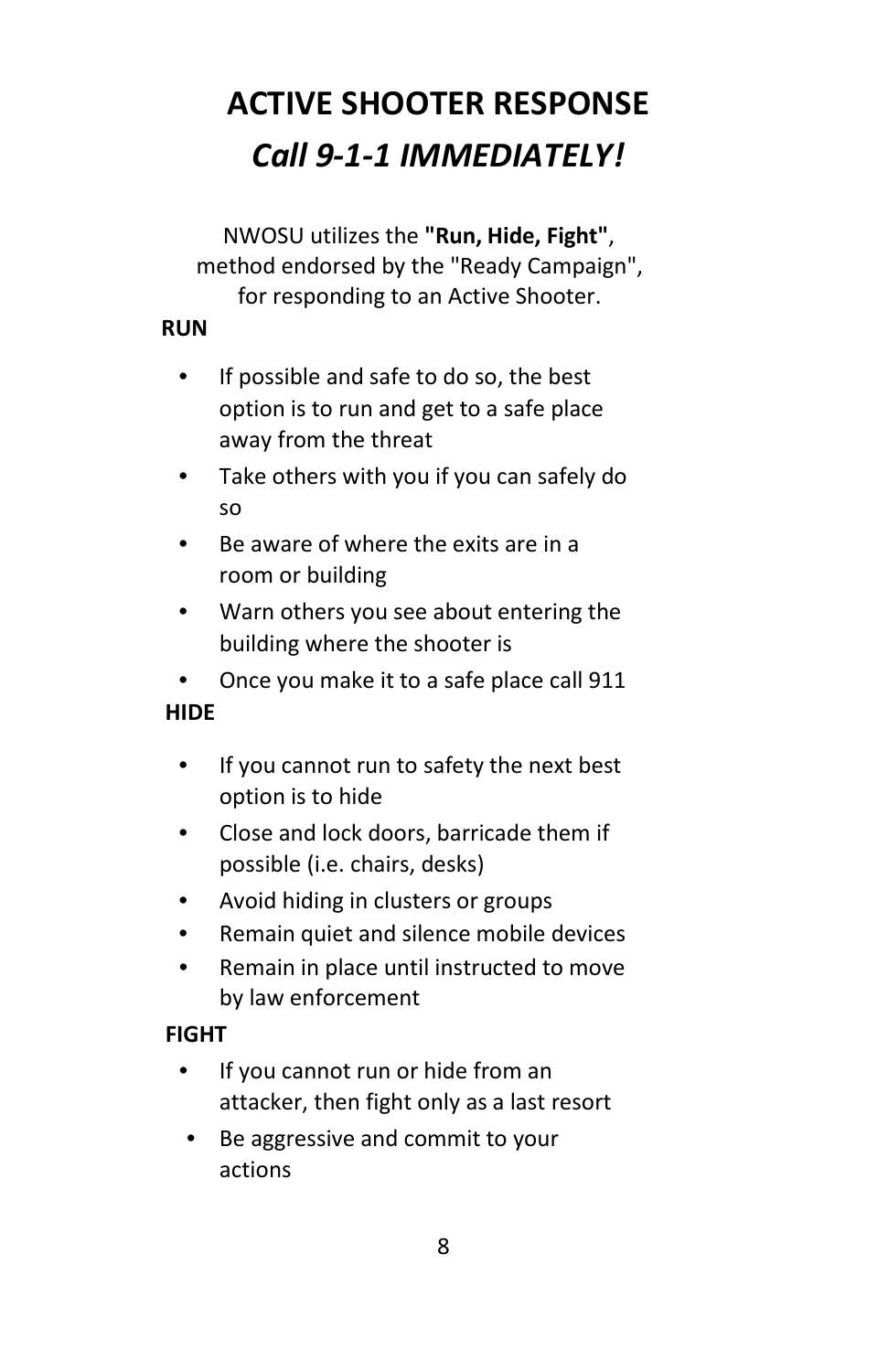- If possible, use a group of people to overpower and disable the attacker
- Use improvised weapons to disable the attacker (i.e. chairs, books, fire extinguishers

Caution re: window escape:

- **BE PREPARED for contact with Law Enforcement** upon exiting building.
- **AVOID INCREASED RISK of being shot** accidentally by Law Enforcement.
- **REMEMBER: Active Shooter may attempt to** exit the building, posing as a bystander.
- **DEY ALL COMMANDS given by LEO!**
- Ground floor only; Do not risk injury!

### **Remember: "Run, Hide , Fight"**

### **If in a dorm room:**

- LOCK DOOR, TURN OUT Lights, and SET CELL PHONE on Silent.
- LAY LOW! Remain Calm and Quiet.
- DO NOT ANSWER Door. Move Away from Doors and Windows.
- WAIT For the Police To Instruct You.

### **Bystanders should:**

- REPORT: Provide as much information as possible re: the Intruder, such as clothing description, types of weapons, exact location, physical features, et cetera.
- LOCKDOWN: When lockdown commences, remain where you are. Follow the instructions of designated faculty and staff members.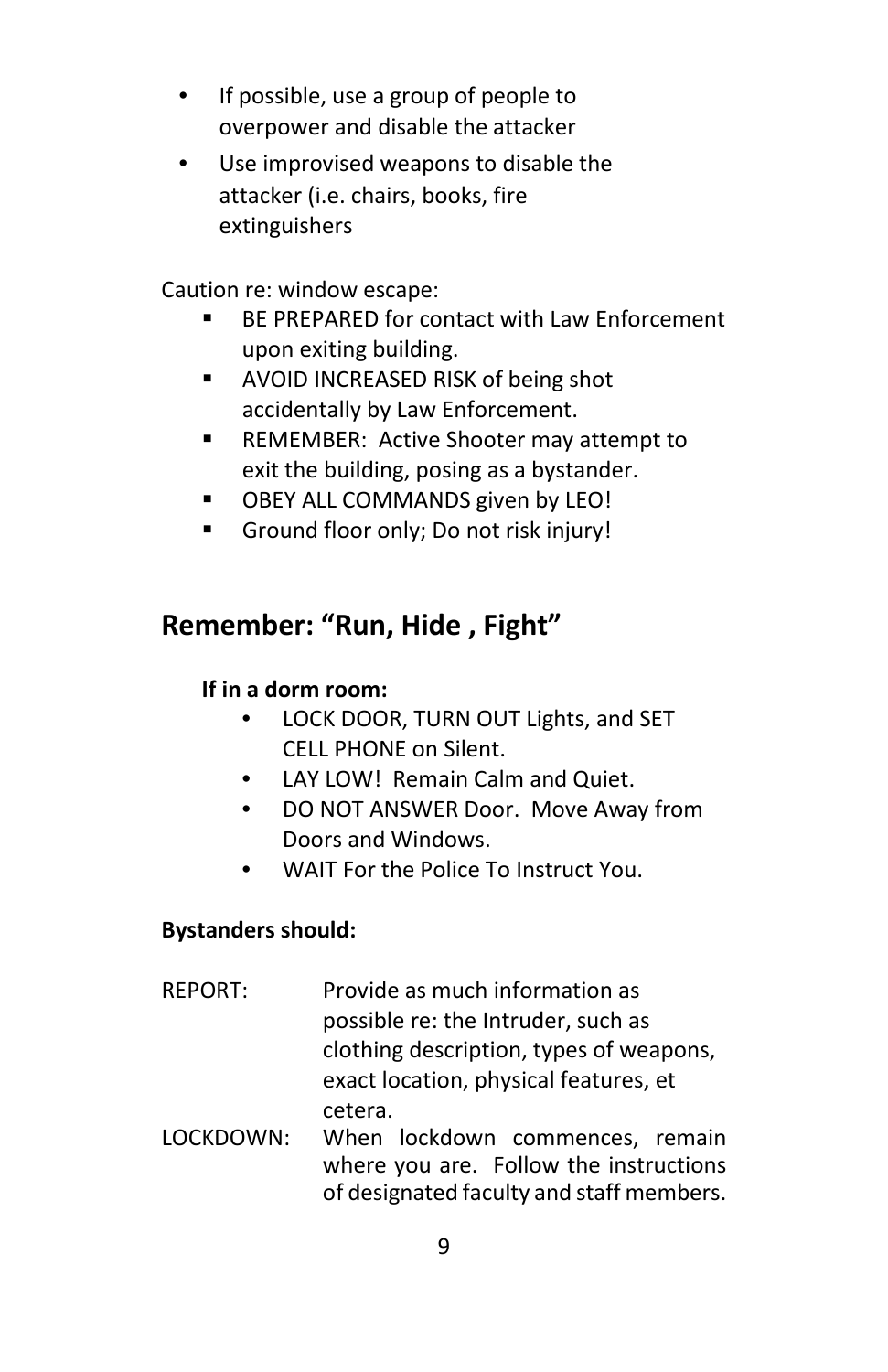ACTIVATE: When activated, the Campus Alert System (CAS) will provide information via text messages to your personal cell phone, if enrolled in the CAS. ACT: Assigned staff in each building will do their jobs. EVERYONE (including you) has a job to do.

### **If Shooting Incident Is NOT In Your Building**

Advise people in hallways of what is going on; try to get them to go inside a room; close and lock door; turn off lights, stay out of sight. Designated Staff are advised the following:

- If anyone refuses to enter an office or classroom, DO NOT ARGUE with them. Do not become a victim trying to get them to shelter.
- DO NOT LEAVE, even if fire alarms go off.
- STAY LOCKED DOWN until your receive the "all clear" message from LEOs.
- If outside, GO TO NEAREST non-involved building.
- DO NOT STAY in the open.
- REMEMBER: There may be more than one Active Shooter!
- If you are not on campus when you get the notification, DO NOT RETURN TO CAMPUS UNTIL "ALL CLEAR" MESSAGE.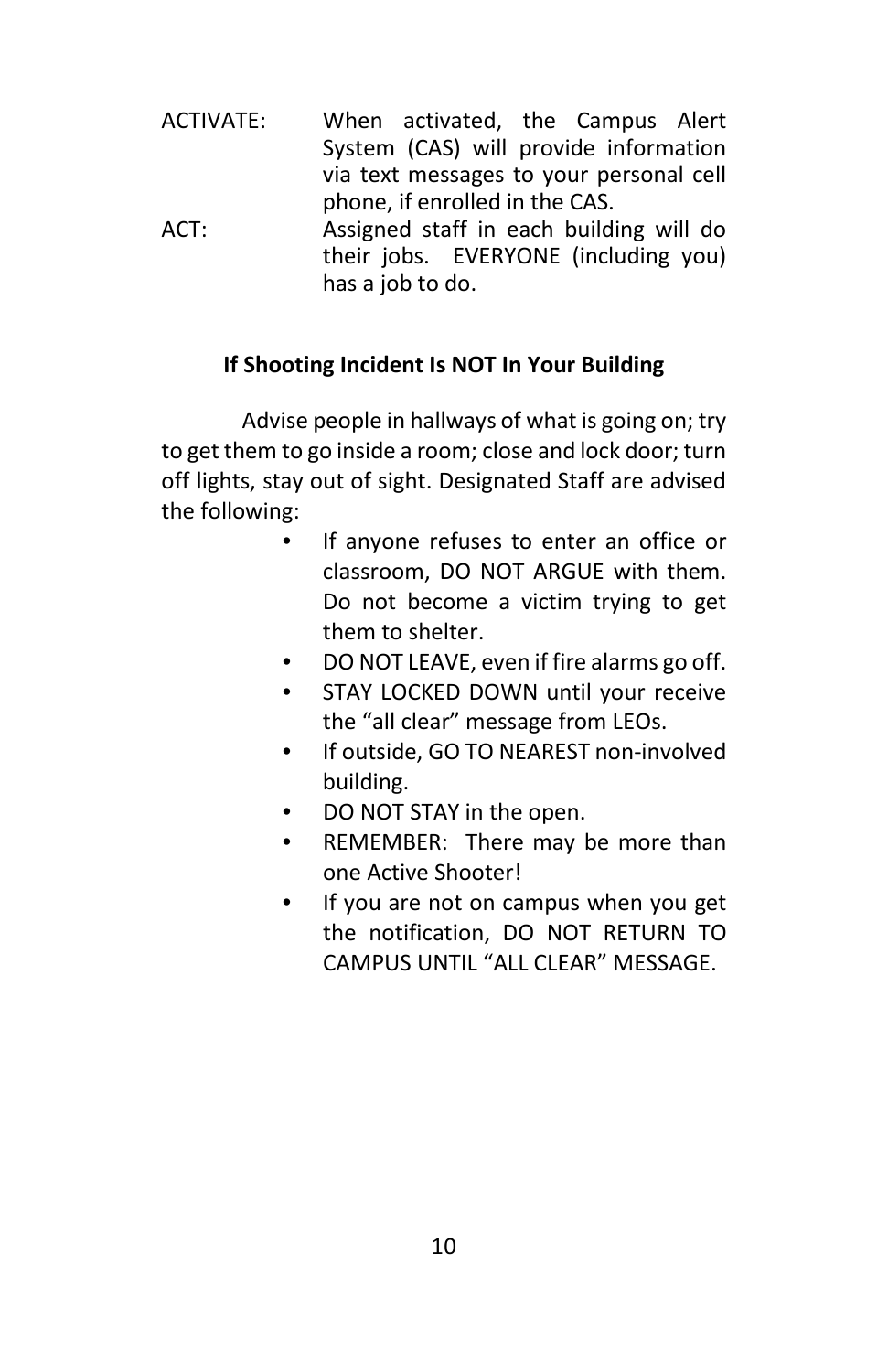# <span id="page-10-0"></span>**BIOLOGICAL / CHEMICAL SPILLS**

### **Bio-Safety Level One Organism Spill (Low Risk for Healthy Adults):**

- 1. Wear DISPOSABLE GLOVES.
- 2. SOAK PAPER TOWELS in appropriate disinfectant and place over spill.
- 3. PLACE TOWELS in a plastic bag for disposal.
- 4. CLEAN UP SPILL AREA with fresh towels soaked in disinfectant.
- 5. If disinfectant does not completely decontaminate the waste material, AUTOCLAVE WASTE prior to disposal.

### **Bio-Safety Level Two Organism Spill (Moderate-Risk Agents):**

- 1. ALERT PEOPLE in immediate area of spill.
- 2. Put on and utilize PROTECTIVE EQUIPMENT.
- 3. COVER SPILL with paper towels or other absorbent materials. Don't step in spill.
- 4. CAREFULLY POUR a freshly-prepared 1:10 dilution of household bleach around the edges of the spill, and then into the spill. Stronger concentrations may cause noxious fumes. AVOID SPLASHING.
- 5. Allow 20-MINUTE CONTACT period.
- 6. USE PAPER TOWELS to wipe up the spill, working from the EDGES INTO THE CENTER.
- 7. CLEAN UP the spill area with fresh towels soaked in DISINFECTANT.
- 8. PLACE TOWELS IN PLASTIC BAG and DECONTAMINATE in an AUTOCLAVE.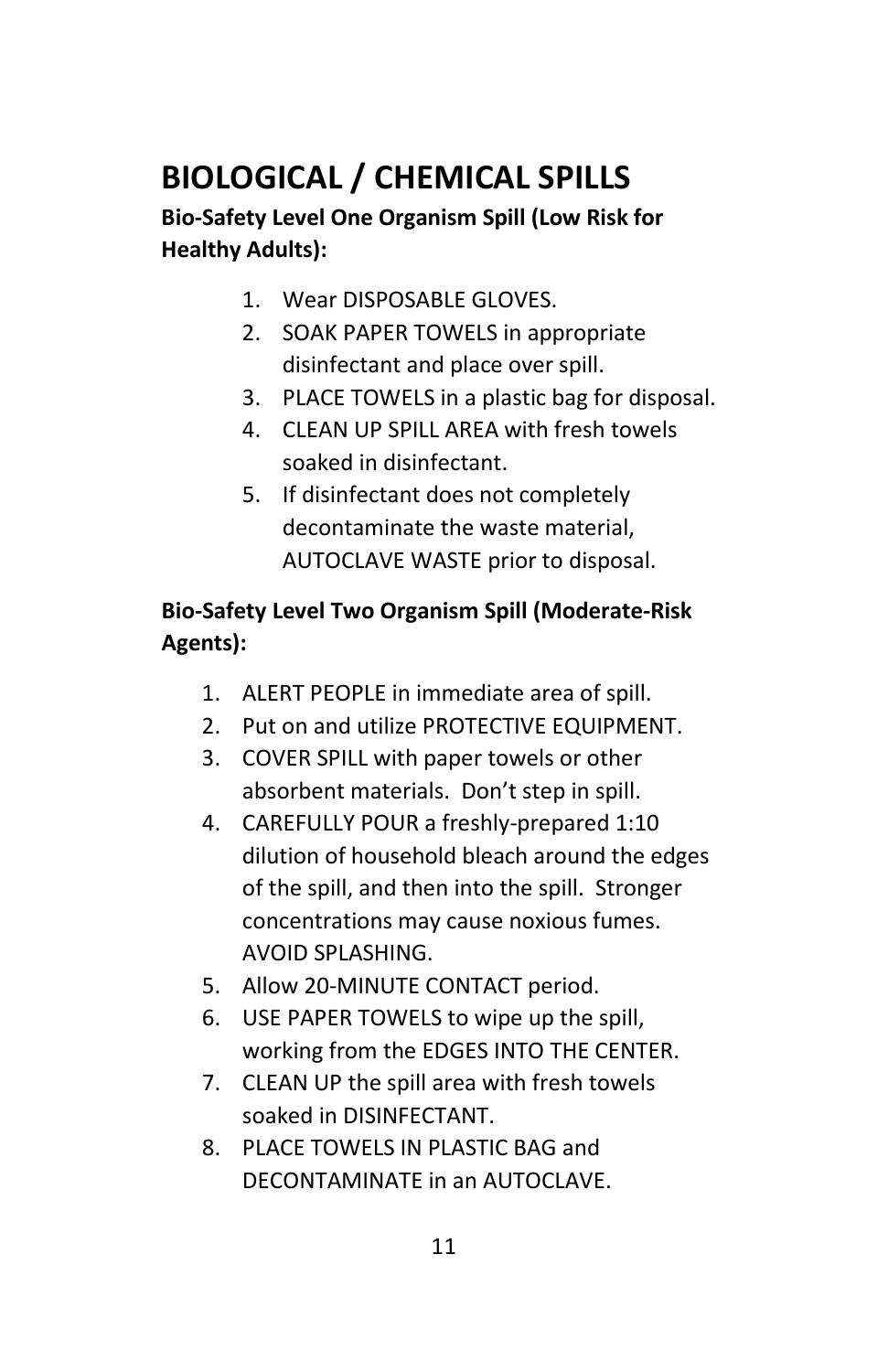### **Bio-Safety Three Organism Spill (Serious or Lethal Agents):**

- 1. ATTEND TO INJURED or CONTAMINATED PERSONS and remove them from exposure.
- 2. ALERT PEOPLE in the laboratory to EVACUATE.
- 3. CLOSE DOORS to affected areas.
- 4. Call CAMPUS HEALTH AND SAFETY (580-327- 8416) and 9-1-1.
- 5. Have a KNOWLEDGEABLE PERSON assist emergency personnel.

### **Biological Spill on the body:**

- 1. REMOVE CONTAMINATED clothing.
- 2. VIGOROUSLY WASH EXPOSED AREAS with soap and water for at least one minute.
- 3. SEED MEDICAL ATTENTION (if necessary).
- 4. REPORT THE INCIDENT to the laboratory supervisor.
- 5. CALL CAMPUS HEALTH AND SAFETY (580-327- 8416) and 9-1-1. They will contact the appropriate response personnel.

### **Chemical Spills:**

Follow the detailed instructions provided by Lab Supervisor. Call Health and Safety Office (580-327- 8416) and 9-1-1 for major spills, or if assistance or medical treatment is needed.

- 1. If flammable material is spilled, TURN OFF SOURCES of ignition and heat, if safe to do so.
- 2. EVACUATE as necessary. REMOVE injured peo0ple, if safe to do so.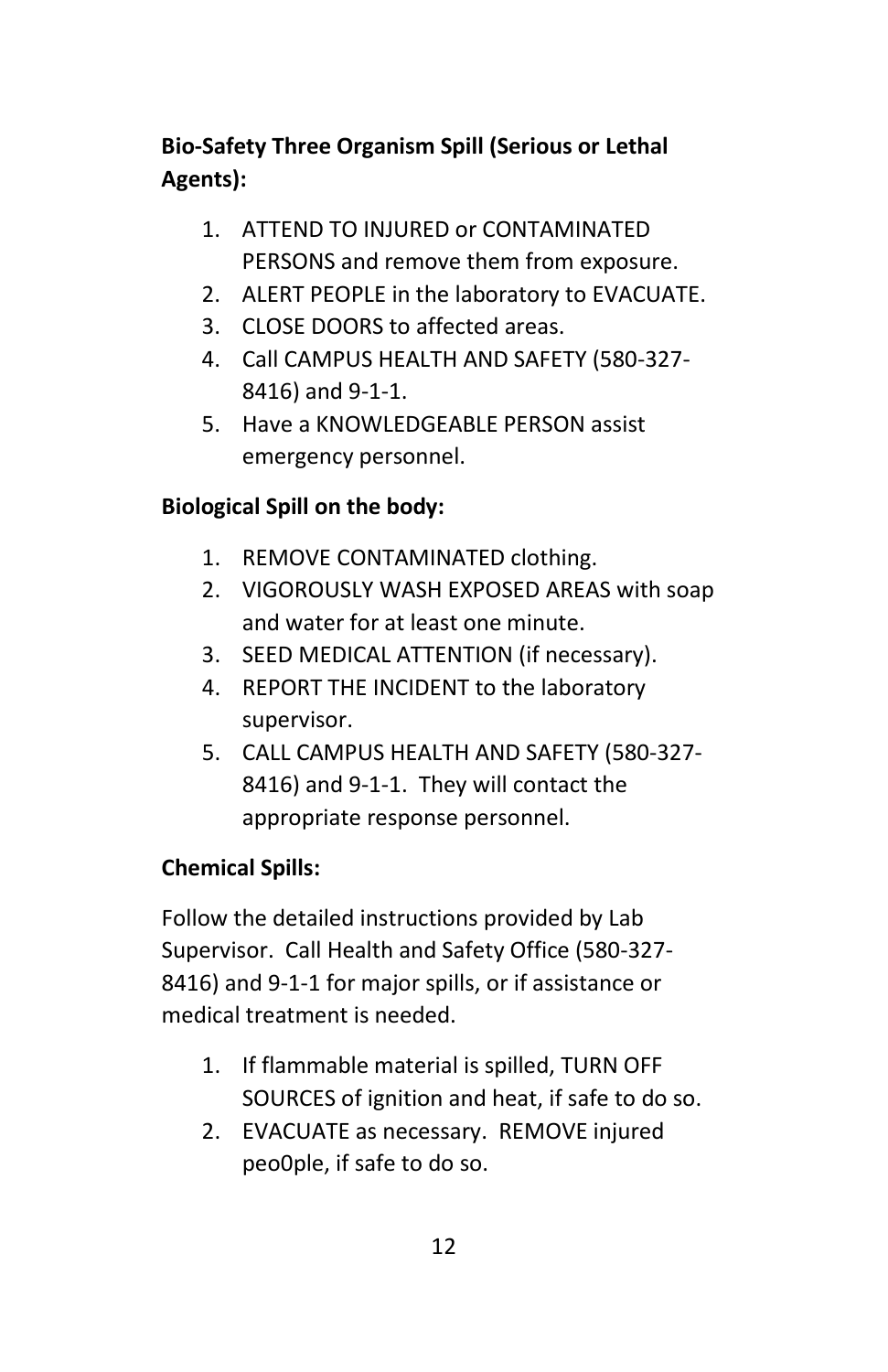3. IDENTIFY or CHARACTERIZE the substance(s) involved

# <span id="page-12-0"></span>**BOMB THREAT / BOMBING / EXPLOSION**

**Preparatory and Emergency Response to Bomb Threats:**

- Each and every bomb threat should be TAKEN SERIOUSLY.
- If the initial call is received by 911 Dispatchers, an IMMEDIATE FOLLOW-UP should be conducted to gather more information re: background noises, the caller's voice characteristics, exact verbiage, and other pertinent details.
- Each First Responder should receive TRAINING in the recognition of, and response to, various explosive devices.
- Special note should be made to RECENT THEFTS, or suspicious acquisitions of chemicals stored on the campus, and any breach of security or theft of chemicals.
- This extends to area suppliers of various oxidizing and fuel products (diesel, petroleum jelly, various oxidizing chemical agents (e.g. anhydrous ammonia, peroxide, acetones, urea, ammonium nitrate, etc., rental vehicles, plumbing supplies), and other items commonly used in the building of or transporting of homemade explosive devices.

### **Response to Suspicious Abandoned Items:**

• Lack of equipment and accessibility of Bomb Technicians makes it impractical to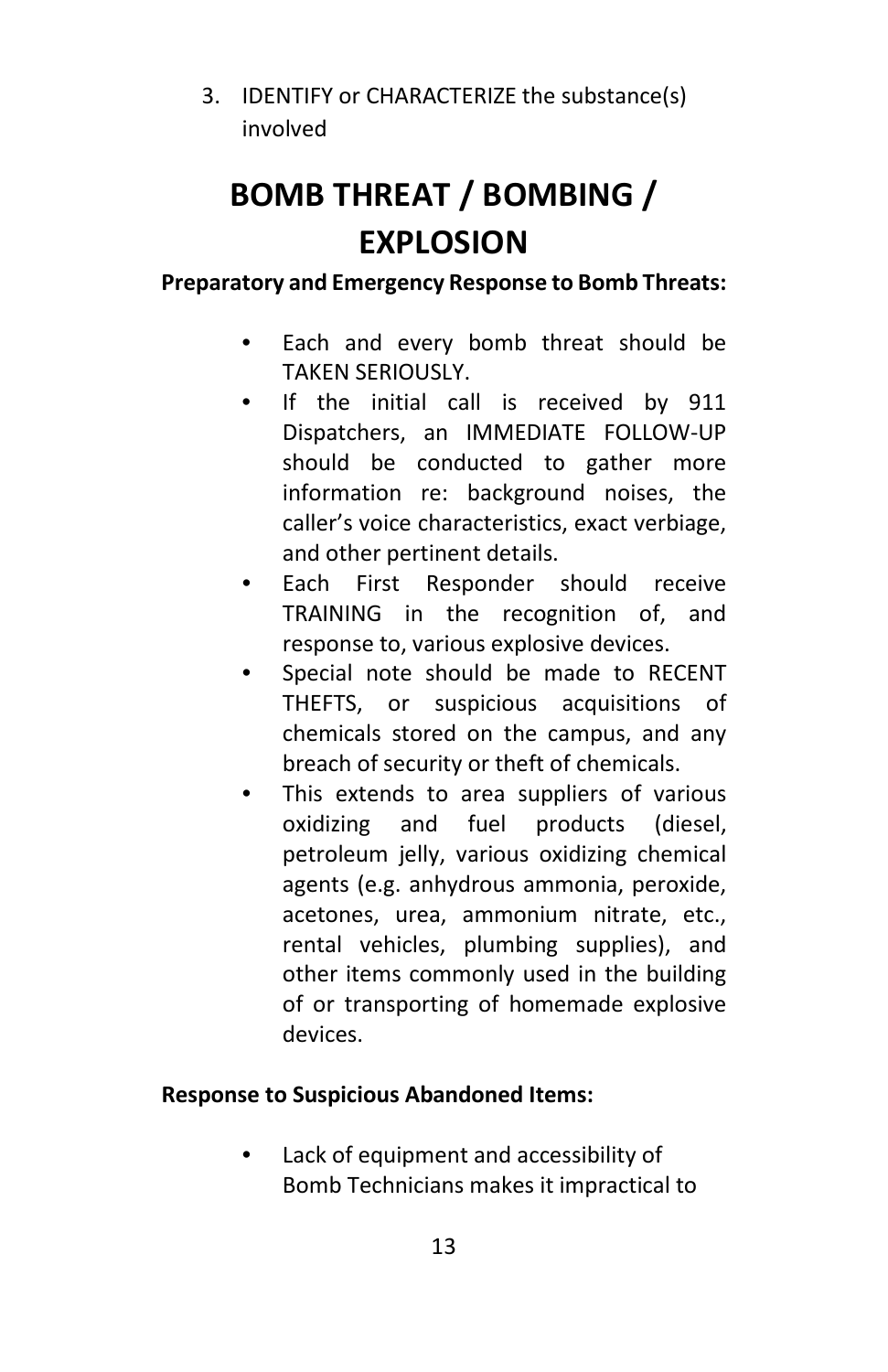thoroughly investigate all abandoned items (e.g. backpacks, et cetera).

- On a University campus, it is extremely common for book bags, backpacks, et cetera to be left in classrooms, the Student Center, and the cafeteria areas.
- Each item should be assessed in terms of location, timing and presence of a crowd, appearance, and whether or not the item fits within the milieu context.
- First responding police officers should take care in initially examining the items.

### **Faculty and Staff Response to Bomb Threats:**

- Stay calm!!! If you took the call, attempt to get the following information from the caller (if applicable): Where the device has been placed; What time it is set to explode; What type of bomb it is; What type of container the bomb is in; Why the bomb was placed; Who the bomber and/or caller is.
- Have a co-worker or another person IMMEDIATELY contact NWOSU Enid Campus Police Department at 580-213-3130.
- Write information down as the caller says it, and have a co-worker relay the information to NWOSU Police Department.
- Try to keep the caller on the phone.
- Listen for background noise, voice inflection, accents, or anything that would help determine the origin of the call.
- Evacuate the building upon instruction from properly-identified emergency personnel, or as deemed appropriate in individual situations.

### **In Case of a Bombing Incident:**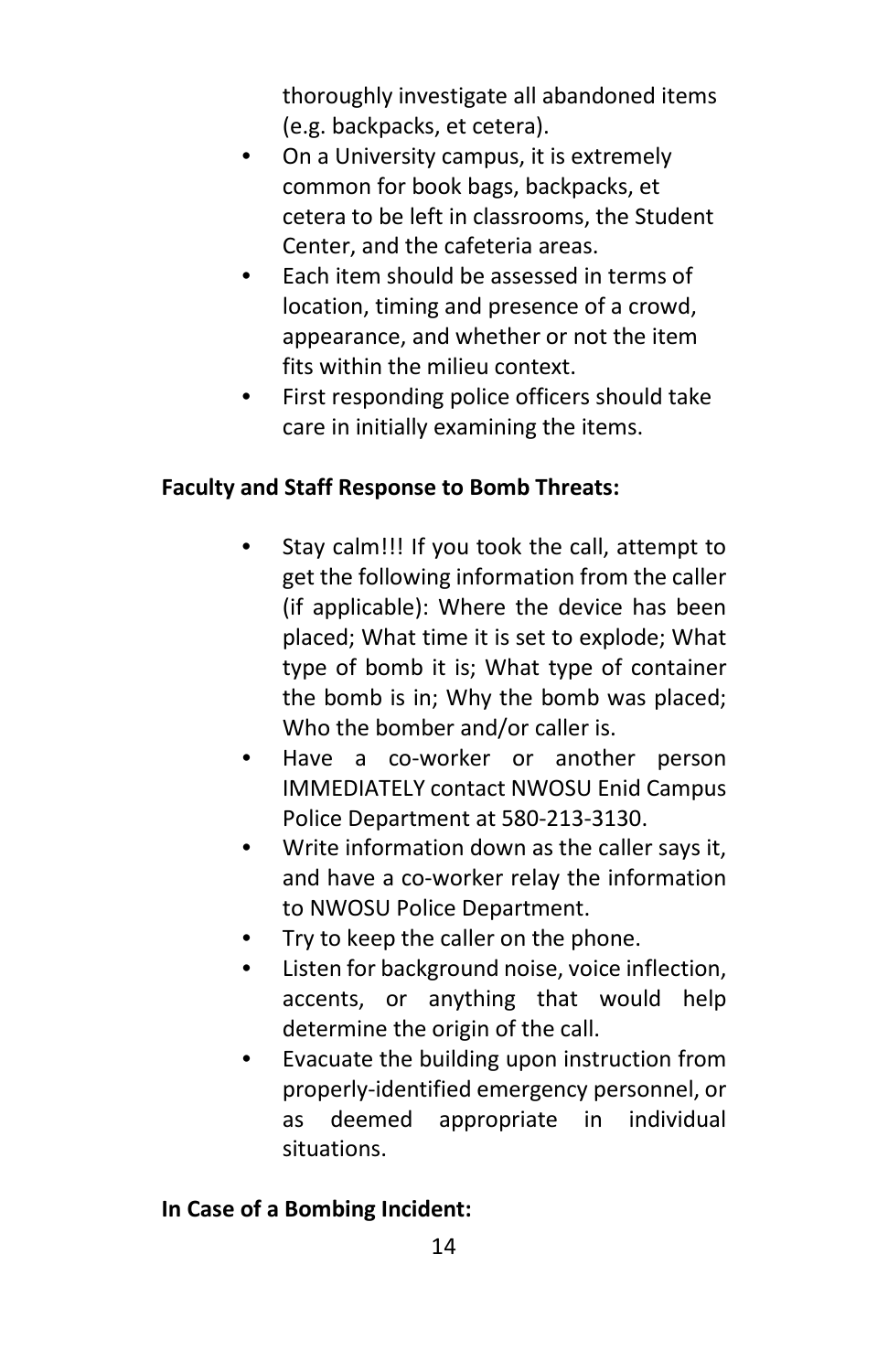- Immediately take cover under tables, desks, or other objects which give protection from shrapnel, falling or flying debris, et cetera.
- After effects of the explosion have subsided, IMMEDIATELY call Enid Campus Police (580- 213-3130 or 580-341-0895). If no answer, call 911 (Campus Police May Already Be Responding).
- Activate building fire alarm, if accessible.
- Evacuate the area of the explosion.
- Seek and assist injured and disabled persons. EXIT VIA STAIRS (DO NOT USE ELEVATOR).
- Once outside, move AT LEAST 150 feet away from the affected building.
- Keep roadways and walkways clear for emergency vehicles.
- Wait for further instructions from NWOSU Police Officers, or other Emergency First Responders on the scene.
- DO NOT RE-ENTER THE BUILDING UNTIL INSTRUCTED TO DO SO!

### **Explosion:**

- 1. IMMEDIATELY TAKE COVER under tables, desks, or other such objects, which will give protection against glass and debris.
- 2. After the effects of the explosion have subsided, call NWOSU Campus Police at 580-327-8511.
- 3. ACTIVATE the building FIRE ALARM system.
- 4. EVACUATE the immediate area of the explosion.
- 5. SEEK AND ASSIST injured and disabled persons in evacuating the building.
- 6. EXIT VIA THE STAIRWAYS/Do not use elevators.
- 7. Once outside, MOVE AT LEAST 150 FEET from the affected building(s).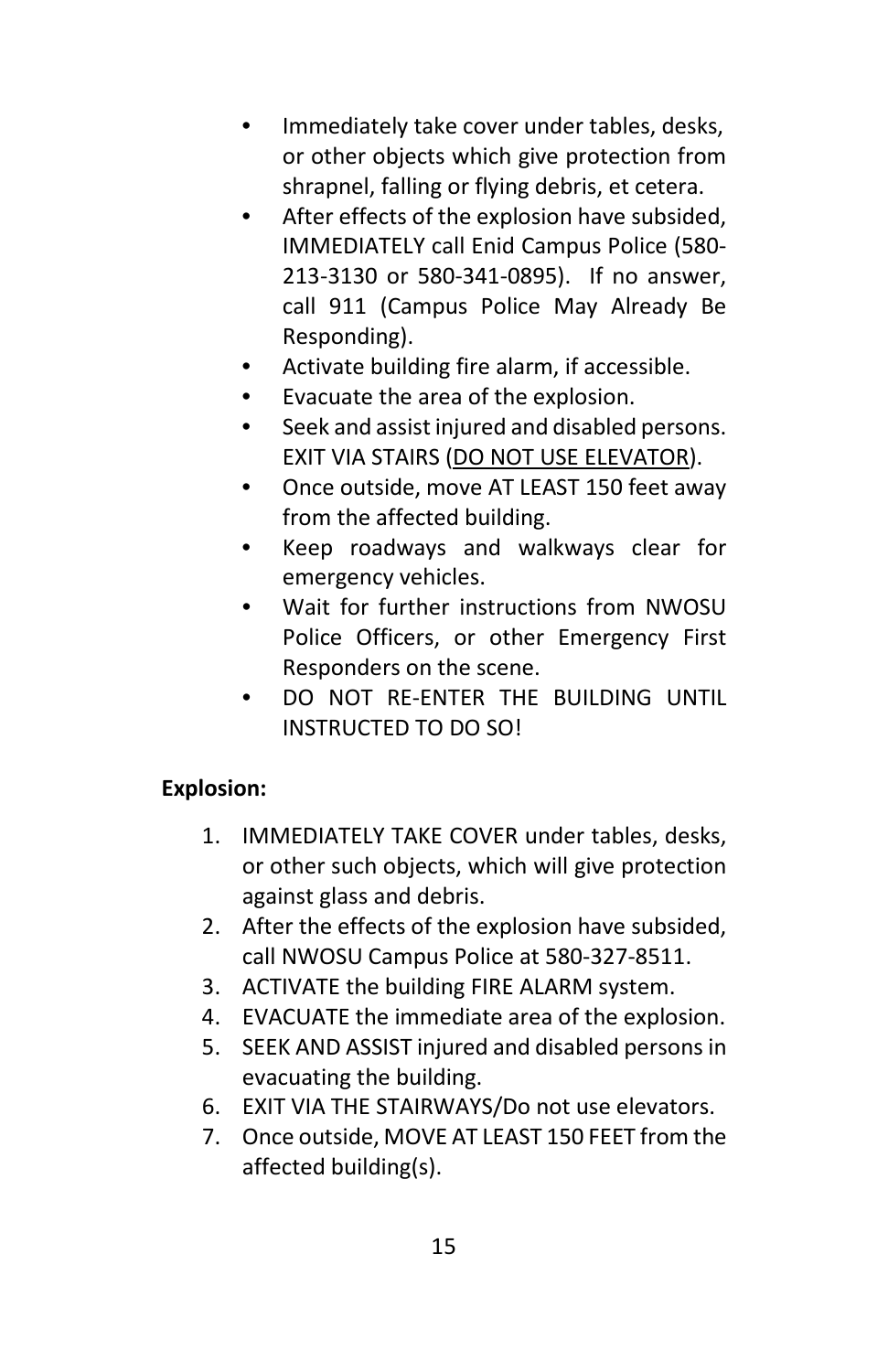- 8. KEEP ROADWAYS AND WALKWAYS clear for emergency vehicles.
- 9. WAIT FOR FURTHER INSTRUCTIONS from NWOSU Campus Police or other properlyidentified emergency personnel.
- 10. DO NOT RE-ENTER THE BUILDING until instructed to do so.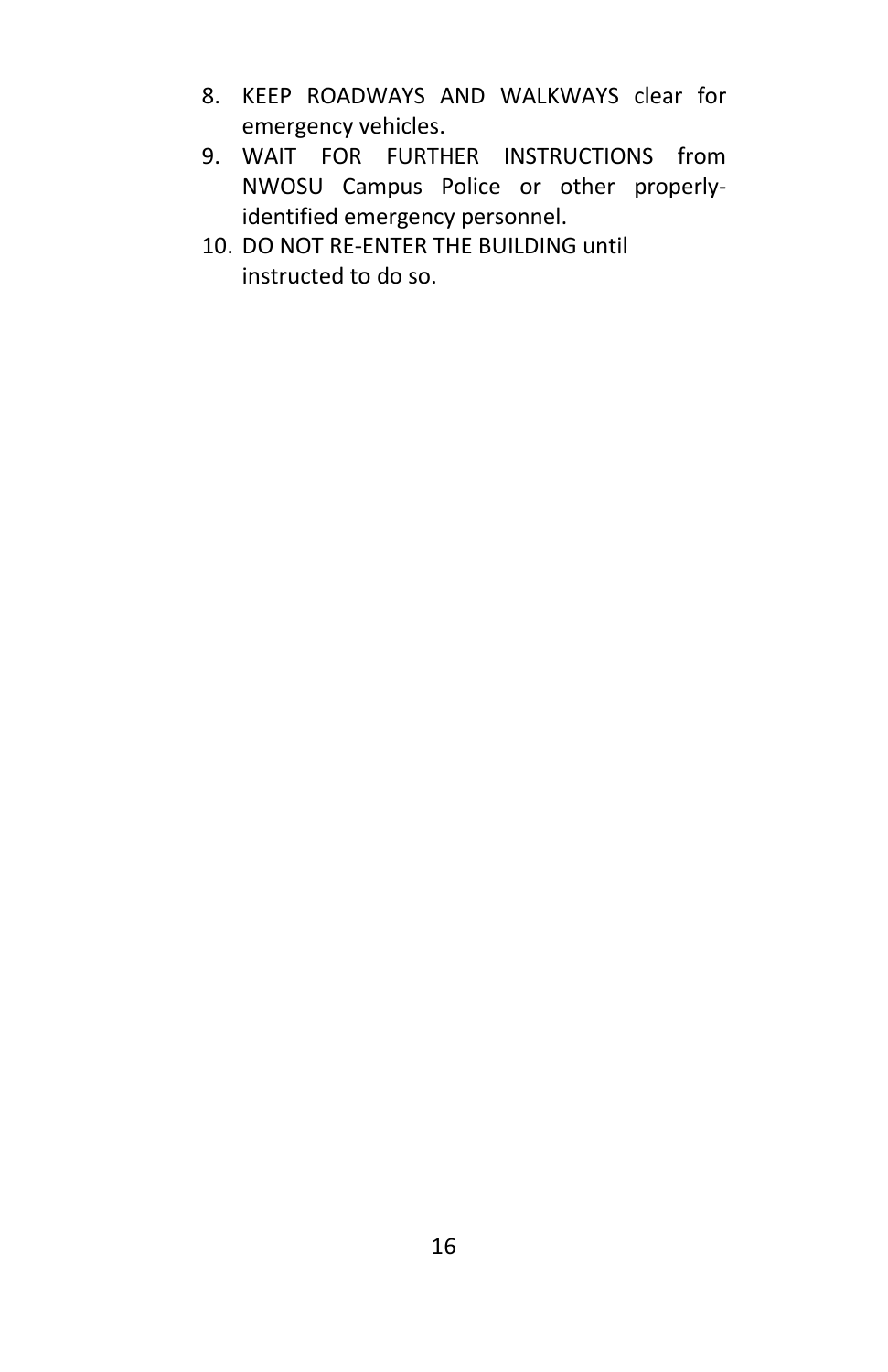# **EARTHQUAKE**

### <span id="page-16-0"></span>**During an Earthquake:**

- 1. Stay in the building you are in. DO NOT EVACUATE until instructed by properlyidentified emergency personnel.
- 2. STAY AWAY from outer doors and ALL glass windows.
- 3. TAKE SHELTER under tables, desks, in inner doorways, and/or similar places.
- 4. KEEP AWAY from overhead fixtures, windows, filing cabinets, and bookcases.
- 5. ASSIST DISABLED or injured persons in your immediate vicinity, and find a safe place for them.
- 6. COOPERATE, keep informed, and remain calm.

### **If Evacuation is Ordered:**

- 1. See out disabled and injured persons in your immediate vicinity, and give assistance.
- 2. EXIT via stairwells. DO NOT USE ELEVATORS.
- 3. BEWARE of falling debris or electrical wires, as you exit.
- 4. Go to an OPEN AREA AWAY from buildings, trees, power lines, and roadways.
- 5. WAIT for further instructions from emergency personnel.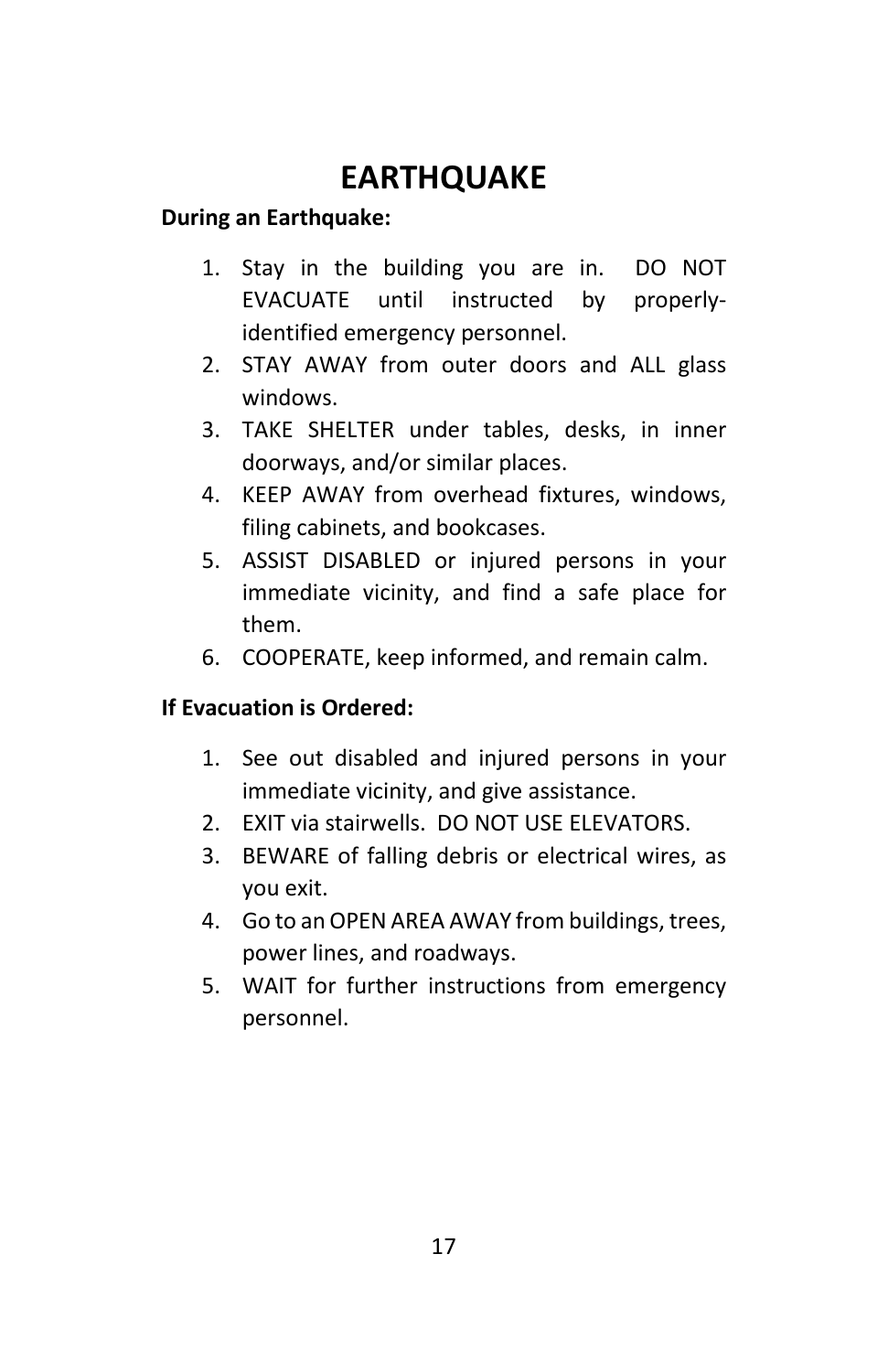# <span id="page-17-0"></span>**EVACUATION OF PERSONS WITH DISABILITIES**

### **Visually-Impaired Persons:**

- 1. In the event of an emergency, TELL THE PERSON THE NATURE of the emergency, and offer to guide them to the nearest emergency exit.
- 2. Have the person TAKE YOUR ELBOW to escort them (This is the preferred method when acting as a "Sighted Guide."

### **Hearing-Impaired Persons:**

- 1. Two methods of warning are:
- 2. WRITING A NOTE, telling what the emergency is, and the nearest evacuation route. For example: "Fire – go out rear door to the right and down – NOW!"
- 3. TURN LIGHT SWITCH OFF AND ON to gain attention, then indicate with HAND SIGNALS what is happening, and what to do.

### **Persons Using Crutches, Canes, or Walkers:**

- 1. Carry options include using a TWO-PERSON LOCK-ARM position, or CHAIR-CARRY, having person sit on a sturdy chair (preferably one with solid arms).
- 2. If time permits, call Maintenance Emergency # (580-732-0475) or NWOSU Campus Police at 580-327-8511 to request assistance.

### **Non-Ambulatory Persons in Wheelchairs:**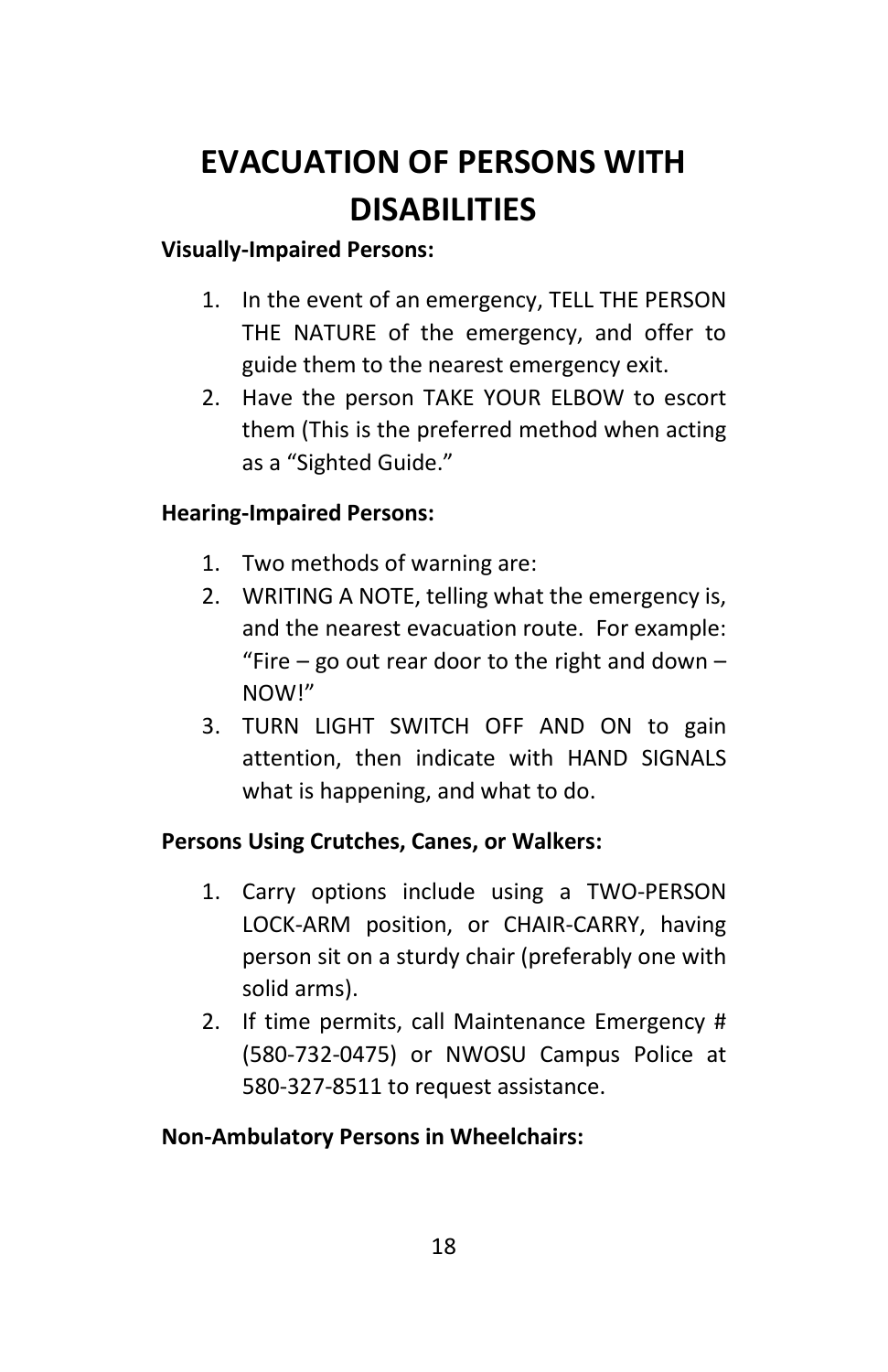- 1. There are MANY CONSIDERATIONS when moving a person in a wheelchair:
- 2. Wheelchairs have MOVABLE PARTS; some are not designed to withstand the stress of lifting.
- 3. You may have to REMOVE THE CHAIR BATTERIES.
- 4. LIFE-SUPPORT EQUIPMENT may be attached.
- 5. LIFTING a person with minimal ability to move may be DANGEROUS to their well-being.
- 6. Always CONSULT WITH THE PERSON IN THE CHAIR regarding the number of people necessary for assistance, and ways of being removed from the wheelchair, and whether or not a cushion or pad should be brought along with him/her if they are removed from the chair.
- 7. ALSO ASCERTAIN whether to extend or bend extremities when lifting, because of pain, catheter, leg bags, spasticity, braces, et cetera.
- 8. Ask the person in the wheelchair whether they prefer being CARRIED FORWARD or BACKWARD on a flight of stairs. Generally the patient should be positioned backwards when descending stairs, and forward when ascending stairs.
- 9. INQUIRE re: the type of assistance necessary AFTER EVACUATION.

### **Practice Proper Lifting Techniques:**

- 1. Correct Position.
	- a. Squat, with one foot a little ahead of the other.
	- b. Toes pointed slightly outward.
	- c. Feet about shoulder-width apart.
	- d. Lift yourself and load with your legs.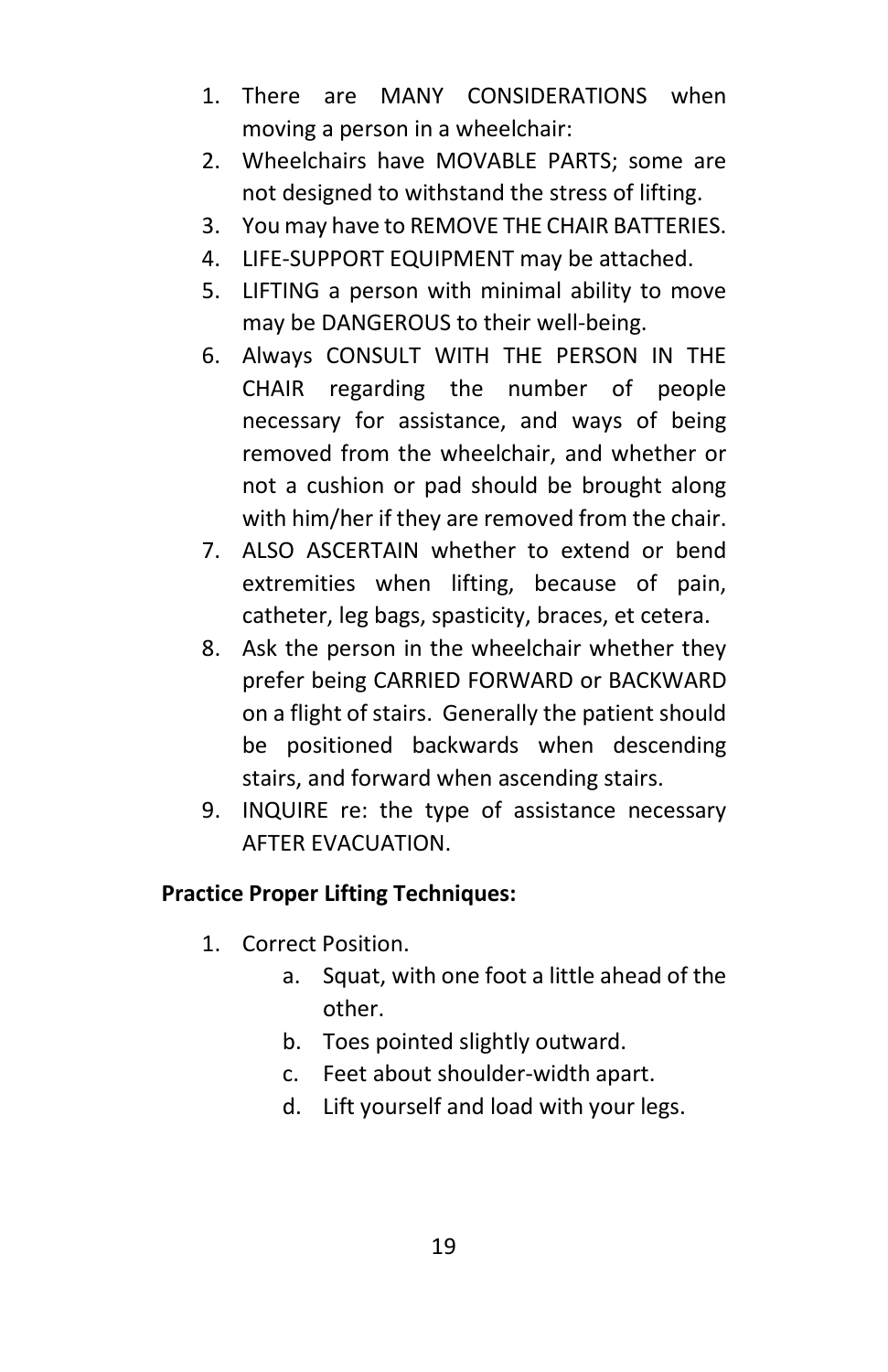### **FIRE**

### <span id="page-19-0"></span>*Know the location of fire extinguishers in your area, and how to use them!*

### **Upon discovery of a small fire (a fire which can be readily extinguished with available equipment):**

- 1. CALL 9-1-1 with cellular phone, or 9, 9-1-1 from a campus phone. Get help, if necessary.
- 2. Promptly DIRECT THE CHARGE of a fire extinguisher toward the base of the flames, and sweep from side to side.
- **3.** CALL NWOSU Enid Campus Police at 580-213- 3130.

### **Upon discovery of a large fire:**

- 1. CALL 9-1-1 from a cellular phone, or 9, 9-1-1 from a campus phone. ACTIVATE THE FIRE ALARM
- 2. CALL NWOSU ENID CAMPUS POLICE at 580-213- 3130. DO NOT LOCK DOORS.
- 3. CLOSE ALL DOORS leading to the main hallways, to prevent further spread of fires.
- 4. EVACUATE THE BUILDING, alerting people as you go. SEEK AND ASSIST disabled persons in your immediate vicinity. EXIT VIA STAIRWAYS. DO NOT USE ELEVATORS.
- 5. Once outside, MOVE TO AN OPEN AREA at least 150 feet away from the affected building(s). AVOID INNER COURTYARDS. KEEP ROADWAYS AND WALKWAYS CLEAR for emergency vehicles. REMAIN UPWIND from smoke and fumes.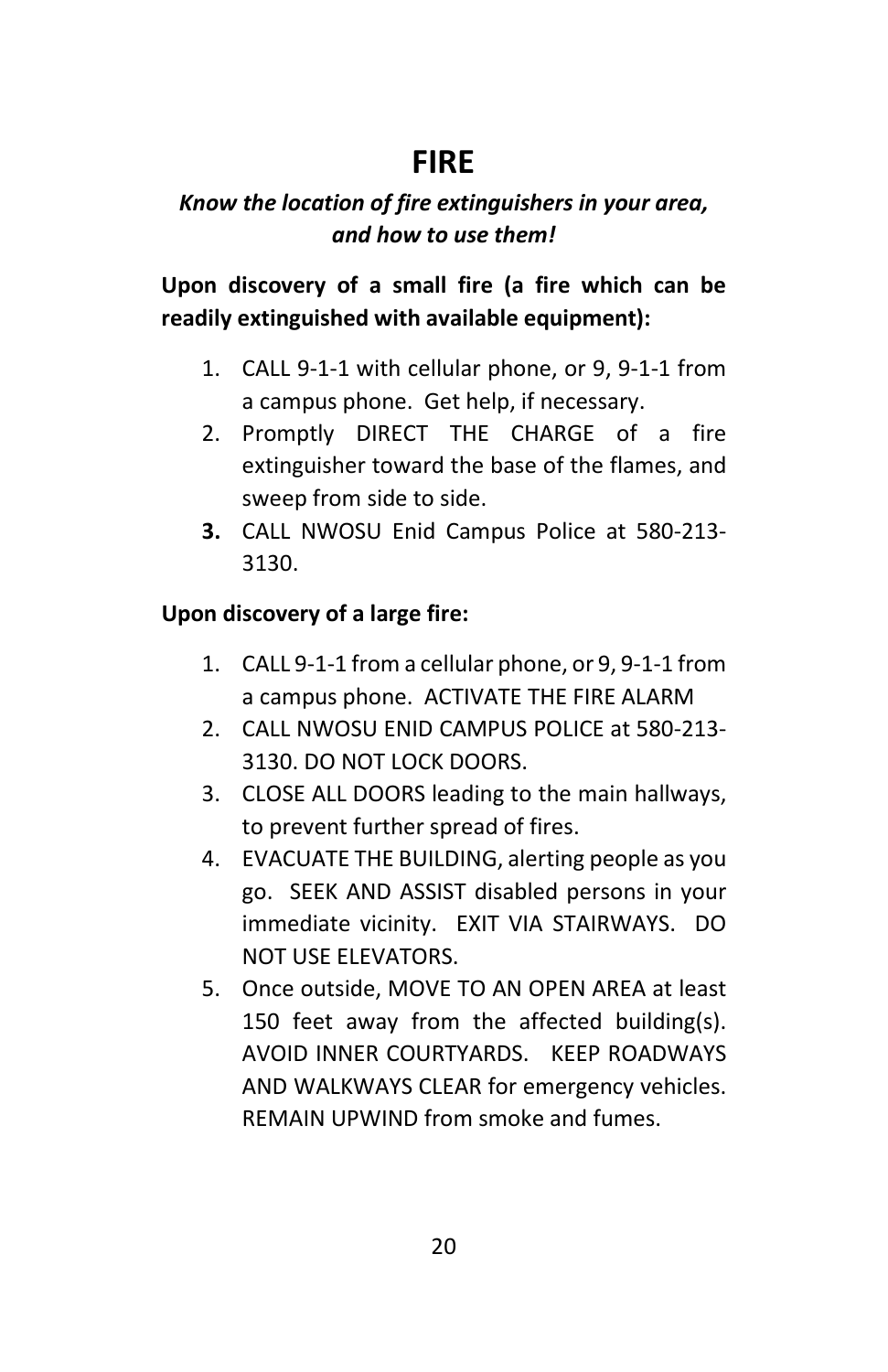6. WAIT FOR FURTHER INSTRUCTIONS from NWOSU Campus Police, Health and Safety, or properly-identified emergency personnel.

### **If clothes are on fire:**

- 1. Instruct person to DROP to the floor and ROLL. SMOTHER the fire with a blanket, rug, or heavy coat.
- 2. CALL FOR HELP.
- 3. Administer FIRST AID.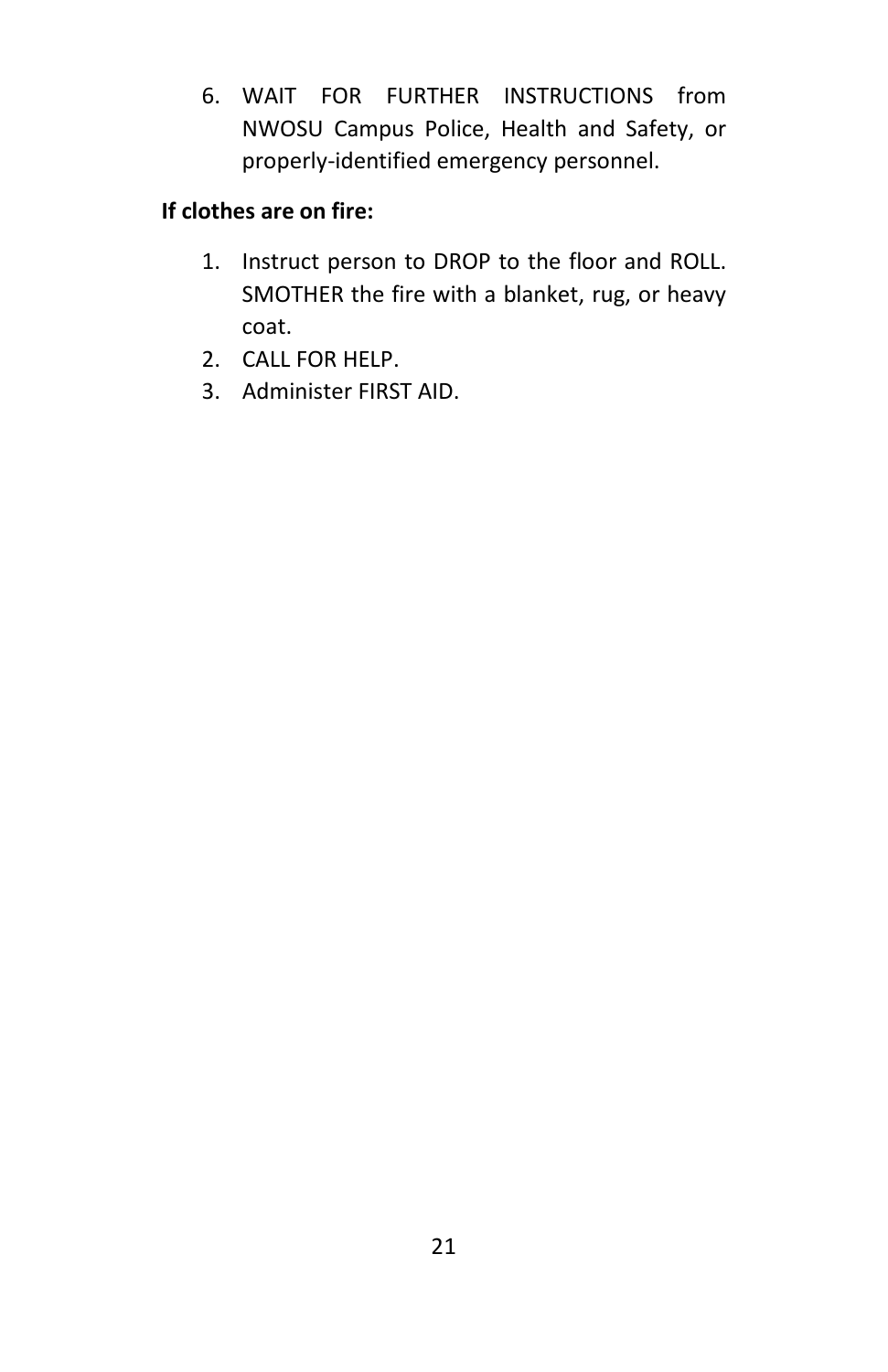# **FIRST AID**

### <span id="page-21-0"></span>**General Instructions:**

- 1. In the event of a serious illness or injury on campus, IMMEDIATELY CALL MUNICIPAL AMBULANCE via 9-1-1. Then, call NWOSU Enid Campus Police at 580-213-3130.
- 2. If you notice any medical alert jewelry, advise Emergency Personnel.
- 3. Give appropriate first aid until emergency personnel arrives.
- 4. DO NOT MOVE THE VICTIM unless absolutely necessary to insure his/her safety.

### **Frost Nip / Frostbite (Mild or Moderate):**

- 1. Warm the affected area with LUKEWARM WATER until thawing is complete, but no longer.
- 2. Dry heat is NOT RECOMMENDED.
- 3. DO NOT RUB the affected area.
- 4. Provide general warmth to unaffected areas.
- 5. Seek medical attention, especially if blisters occur.

### **Frostbite (Severe):**

- 1. SEEK MEDICAL ATTENTION IMMEDIATELY. Call 9-1-1 for emergency transport.
- 2. Keep the patient WARM and comfortable.

### **Thermal Burns:**

1. Keep patient WARM.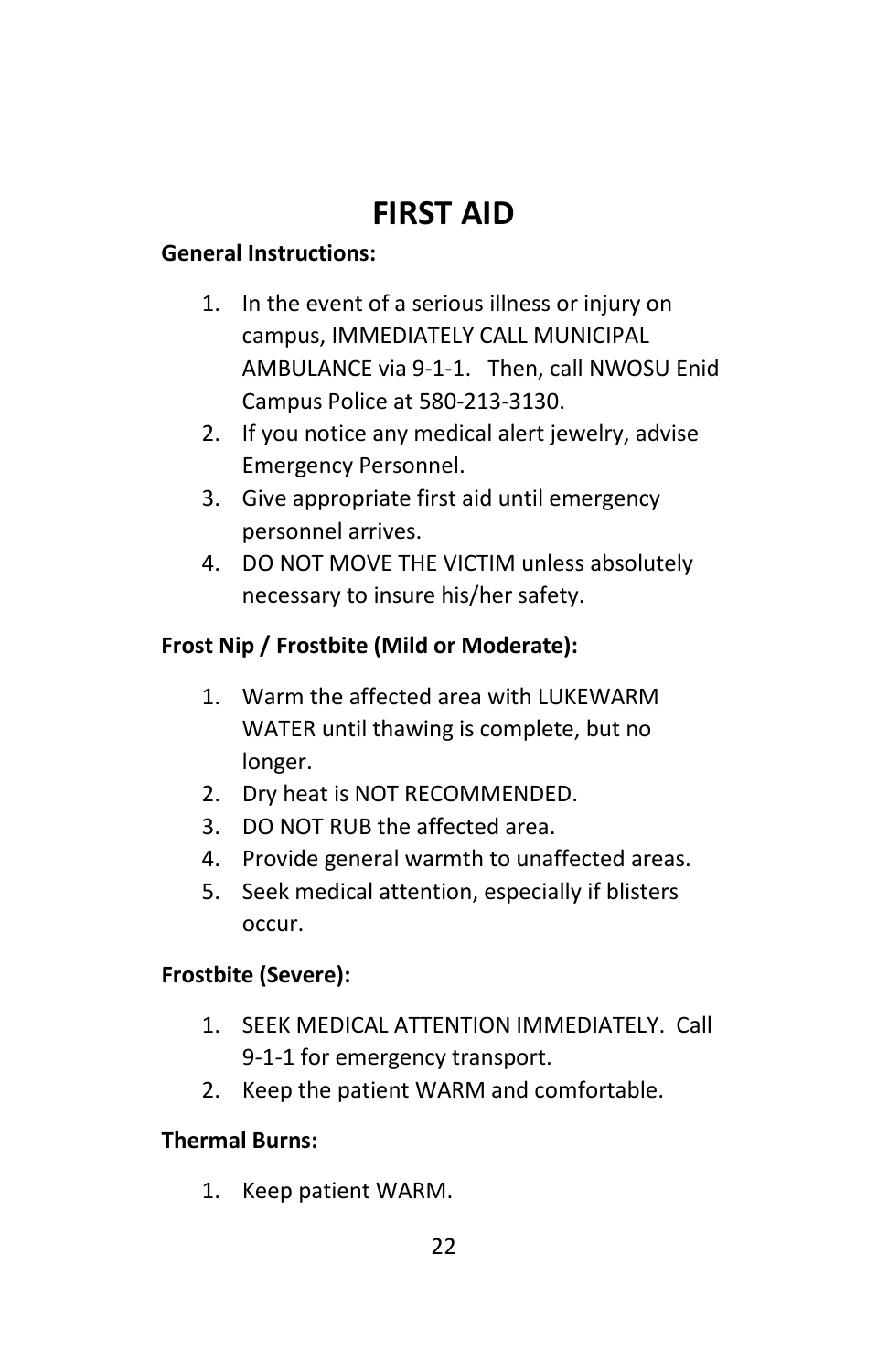- 2. Remove jewelry from affected area, if possible without further damaging tissue.
- 3. Apply cool, NOT COLD, clean water or dressings.
- 4. PROTECT affected area from dirt and friction by applying clean, dry dressings.
- 5. DO NOT BREAK BLISTERS.
- 6. DO NOT APPLY oil, butter, grease, or ointments of any kind.
- 7. SEEK MEDICAL ATTENTION as soon as possible.

### **Seizures:**

- 1. Direct someone to CALL 9-1-1.
- 2. DO NOT FORCE any object into the patient's mouth.
- 3. DO NOT PLACE FINGERS in patient's mouth.
- 4. PROTECT PATIENT from striking nearby objects during the seizure.
- 5. DO NOT RESTRAIN the patient.
- 6. VERBALLY REASSURE the patient.
- 7. SEEK MEDICAL ATTENTION.

### **Electrical Injuries:**

- 1. TURN OFF the power source.
- 2. AVOID ELECTROCUTION.
- 3. Seek medical attention immediately.

### **Animal Bites:**

- 1. ALWAYS WEAR BLOVES when blood is involved.
- 2. CAREFULLY MASSAGE THE AREA SURROUNDING THE WOUND, and apply gentle pressure to promote bleeding.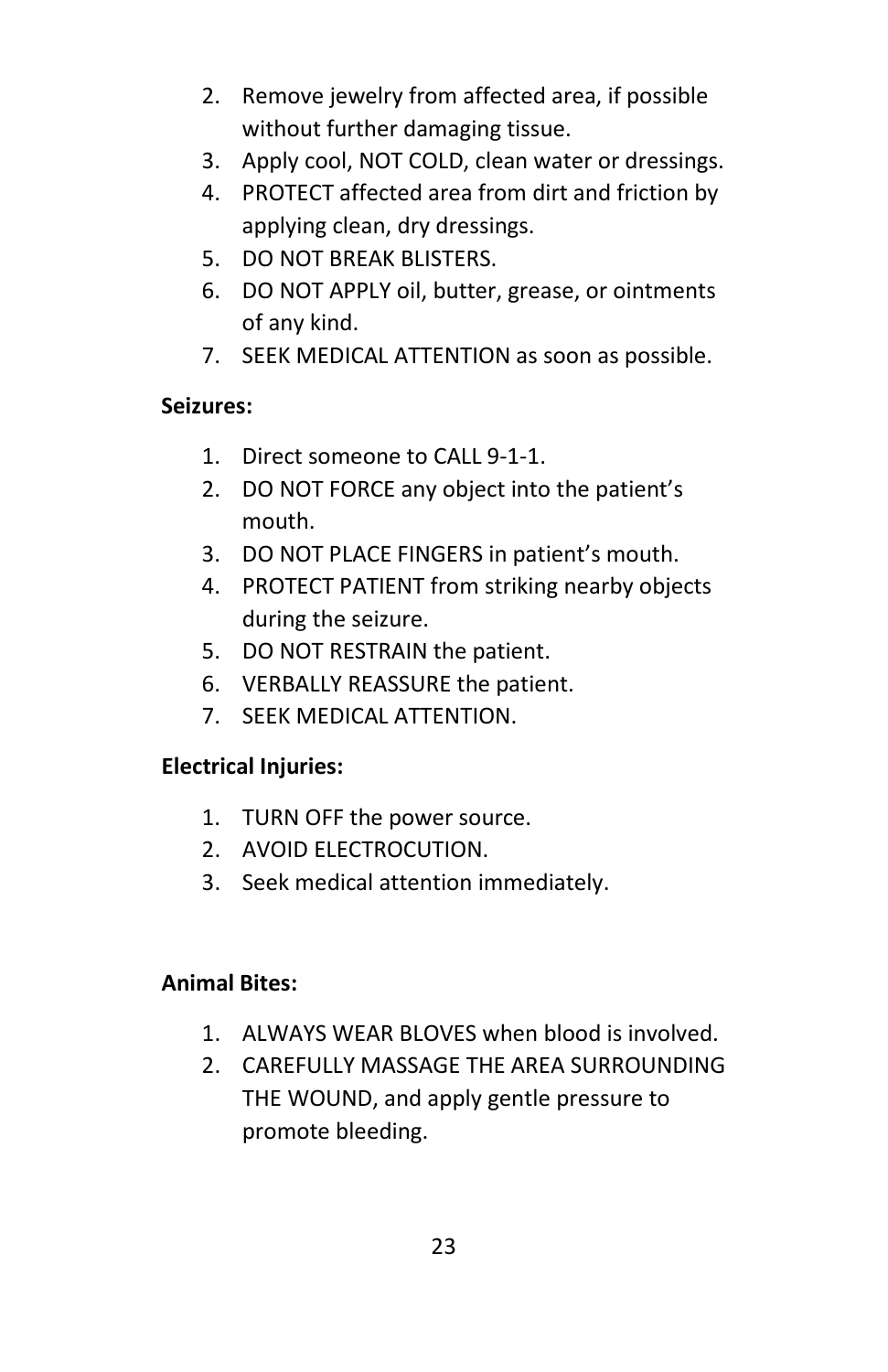- 3. RINSE THE WOUND under warm running water for at least 12 minutes, and continue massaging the site.
- 4. ASK IF THE PATIENT IS ALLERGIC TO IODINE. If not:
- 5. WASH THE WOUND AND SURROUNDING AREAS with povidone-iodine swab stick for five minutes/ continue to rinse periodically.
- 6. PAT THE INJURY dry using sterile gauze pads.
- 7. COVER THE WOUND with a pad, and secure it with gauze and tape.
- 8. SEEK MEDICAL ATTENTION as soon as possible.

### **Closed Fractures:**

- 1. DO NOT MOVE victim unless there is a danger of fire, explosion, or other life-threatening danger.
- 2. CALL 9-1-1 to seek medical attention.
- 3. DO NOT TRY TO SET the fracture, or straighten an injured limb.
- 4. Stabilize the injured area. Immobilize, but do not attempt to bind up extremity with a splint, unless trained to do so.
- 5. Keep the patient CALM, and ENCOURAGE them not to move.
- 6. Attempt to check for DISTAL PULSES (pulse in area of the limb farthest away from the heart). If not present, or if less strong than the pulse in the unaffected extremity, NOTIFY 9-1-1 dispatcher immediately.

### **Open Fracture:**

- 1. S/A.
- 2. If wound at the fracture site is open, cover lightly with a sterile gauze dressing.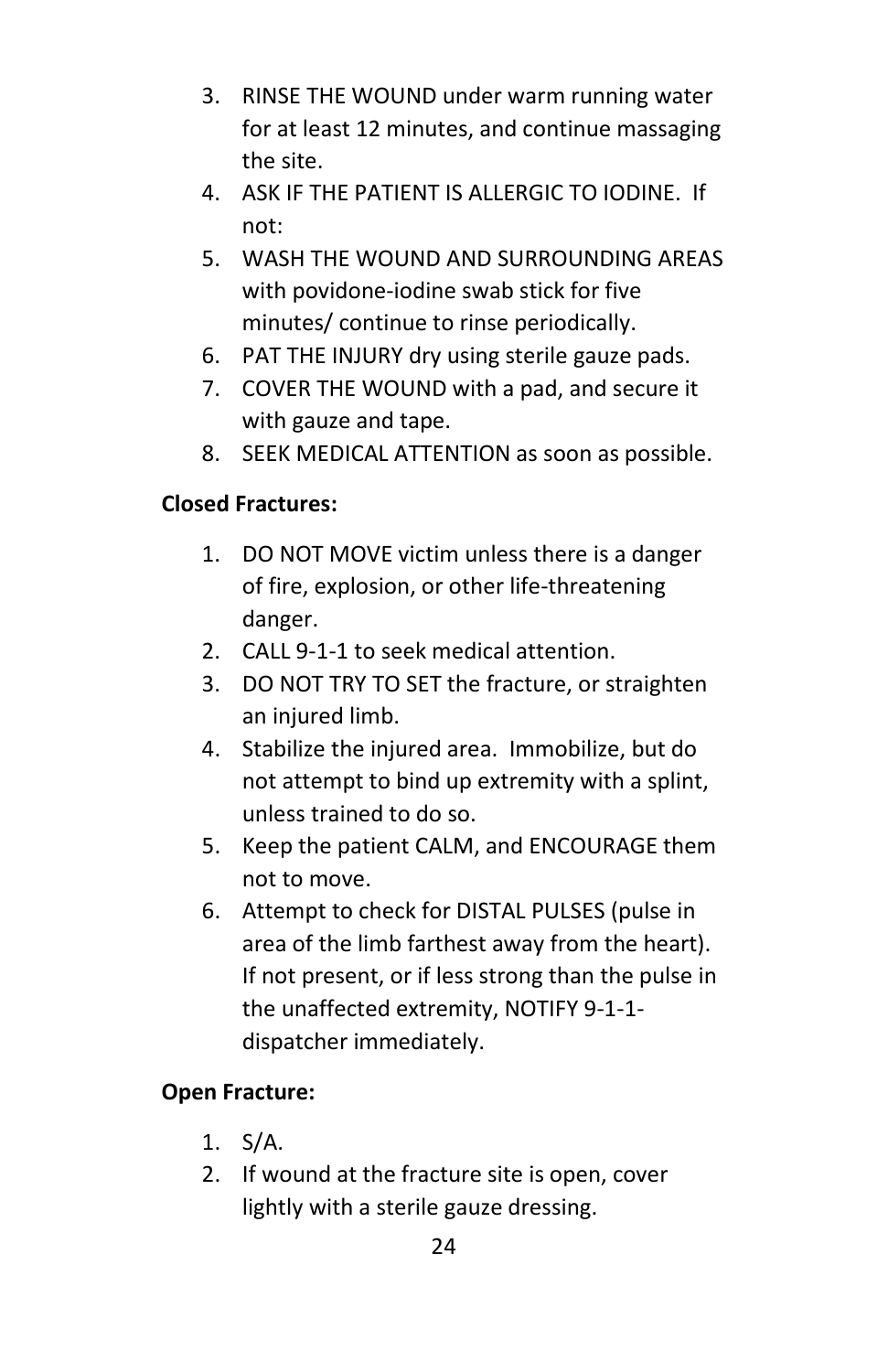### **Dislocation:**

- 1. IMMOBILIZE THE JOINT in the POSITION FOUND.
- 2. DO NOT ATTEMPT TO STRAIGHTEN the limb, OR TO REDUCE the dislocation.
- 3. SEEK MEDICAL ATTENTION immediately.

### **Small Object In Eye:**

- 1. WASH gently or FLUSH with water.
- 2. SEEK MEDICAL ATTENTION.

### **Chemical Splash on body / eyes:**

- 1. REMOVE contaminated clothing.
- 2. FLUSH SKIN OR EYES with water for at least 15 minutes.
- 3. Make sure chemicals HAVE NOT ACCUMULATED in the shoes.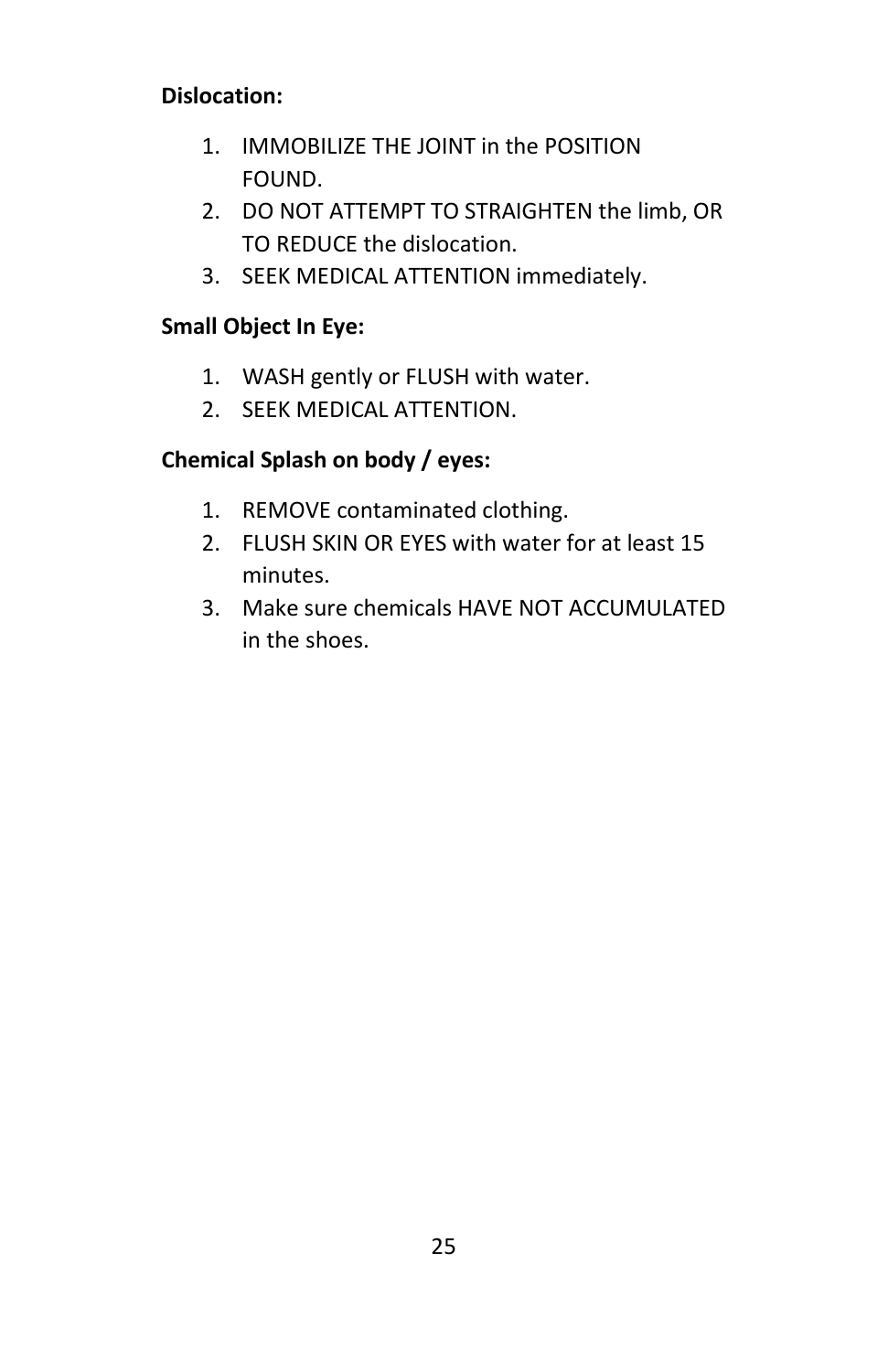# **POWER OUTAGE**

### <span id="page-25-0"></span>**In the event of a power outage:**

- 1. Between 8:00am and 4:30pm, NOTIFY Dean Dr. Wayne McMillin at 580-213-3116.
- 2. If evacuation of the buildings is required, EXIT VIA STAIRWAYS. DO NOT USE ELEVATORS. See out disabled persons and provide assistance.
- 3. LABORATORY PERSONNEL should SECURE EXPERIMENTS or activities that may present a danger with the electrical power off, or when it is restored unexpectedly. NOTIFY THE LAB SUPERVISOR immediately.
- 4. When mechanical ventilation is interrupted, vapors of chemicals may reach hazardous concentration levels. DO NOT PERFORM PROCEDURES USING HAZARDOUS MATERIALS until power is restored. Clean up or put away chemicals and close containers.

### **In the event people are trapped in an elevator:**

- 1. Tell the passengers to stay calm, and that you will get help.
- 2. Call NWOSU ENID CAMPUS POLICE at 580-213- 3130. Campus Police will respond to the scene.

### **Downed Power Lines:**

1. If walking toward the scene of downed power lines, and feeling current with feet, walk in reverse away from the source of the electricity, sliding feet along ground.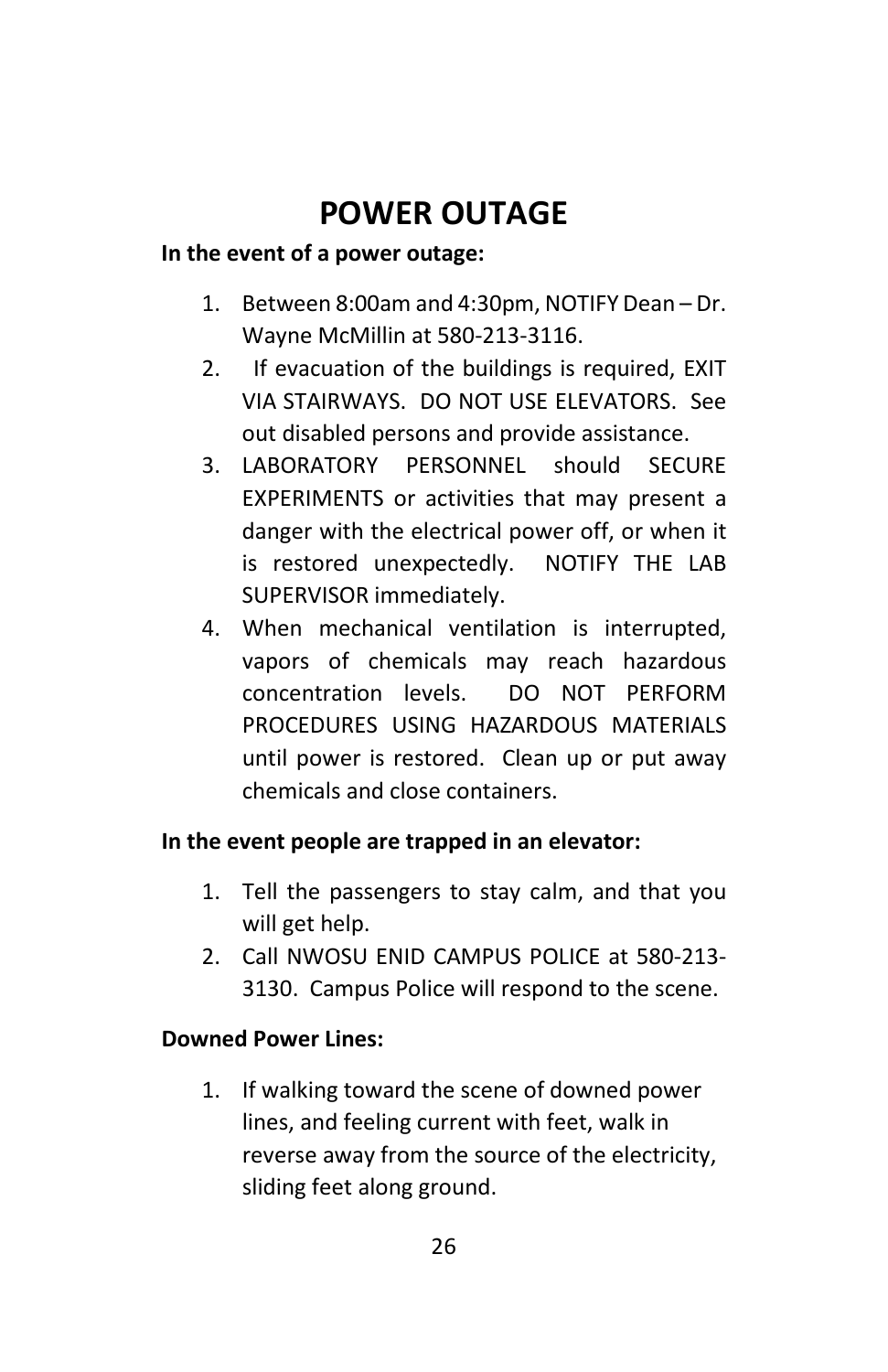- 2. DO NOT LIFT FOOT off the ground.
- 3. Report downed power lines IMMEDIATELY to NWOSU Enid Campus Police (580-213-3130)

### **Downed Power Lines:**

- 1. If walking toward the scene of downed power lines, and feeling current with feet, walk in reverse away from the source of the electricity, sliding feet along ground.
- 2. DO NOT LIFT FOOT off the ground.
- 3. Report downed power lines IMMEDIATELY to NWOSU Enid Campus Police (580-213-3130).